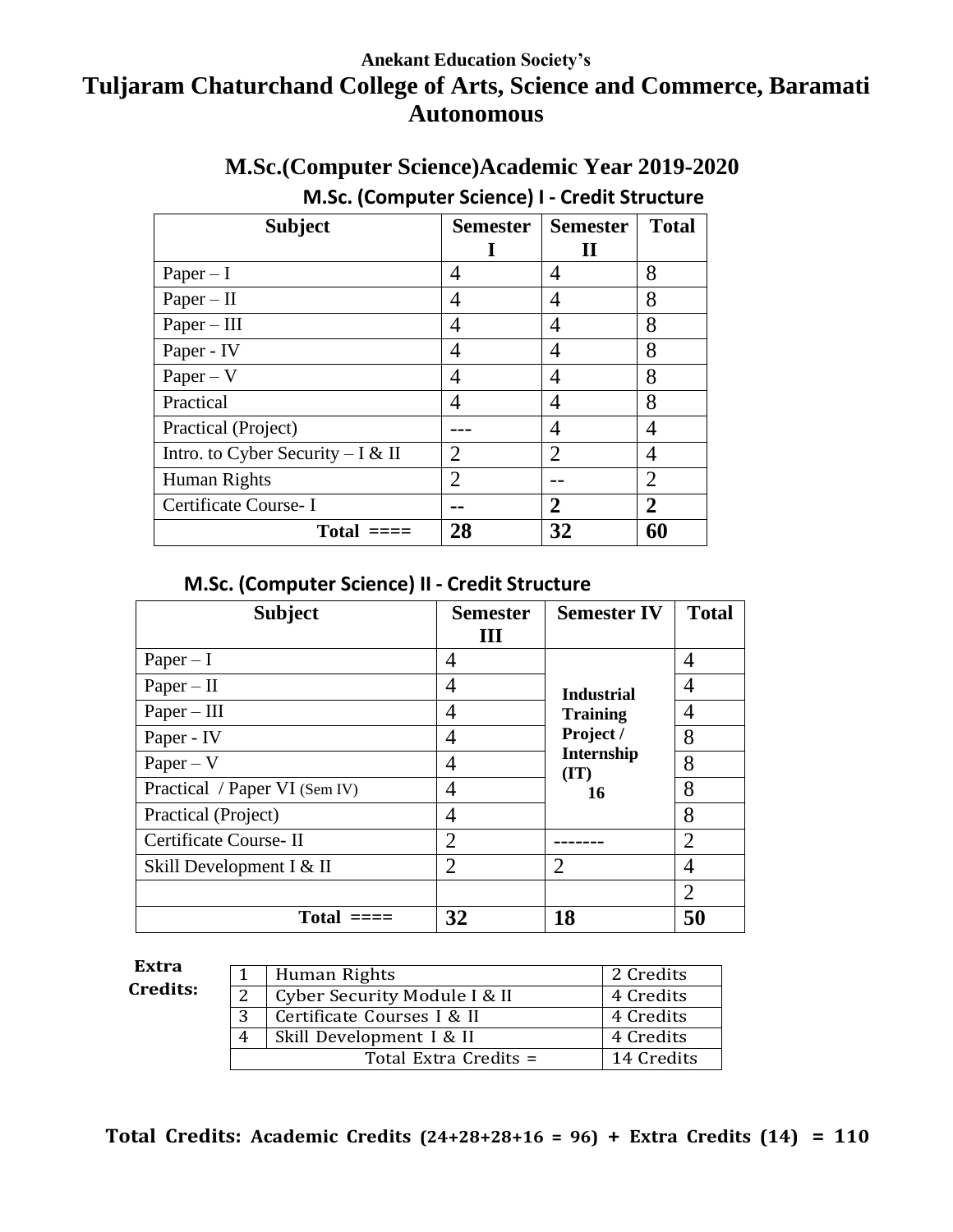#### **Paper wise Course Structure For M.Sc. (Computer Science)**

| No                                                                                          | <b>Class</b>                                                                 | Sem          | Code                                         | Paper                 | <b>Paper Title</b>                                                                            | <b>Credit</b>      | Exam | <b>Marks</b> |
|---------------------------------------------------------------------------------------------|------------------------------------------------------------------------------|--------------|----------------------------------------------|-----------------------|-----------------------------------------------------------------------------------------------|--------------------|------|--------------|
| 1                                                                                           |                                                                              |              | COMP4101                                     | Theory                | Principles of Programming Languages (C)                                                       | 4                  | 1/E  | $60 + 40$    |
| 2                                                                                           |                                                                              |              | COMP4102                                     | Theory                | Cryptography and Network Security (C)                                                         | 4                  | 1/E  | $60 + 40$    |
| 3                                                                                           |                                                                              |              | COMP4103                                     | Theory                | Database Technologies (C)                                                                     | $\overline{4}$     | 1/E  | $60 + 40$    |
| 4                                                                                           |                                                                              |              | COMP4104                                     | Theory                | Design and Analysis of Algorithms (C)                                                         | 4                  | 1/E  | $60 + 40$    |
| 5                                                                                           | $M.Sc. - I$                                                                  | $\mathbf{I}$ | COMP4105                                     | Theory                | Programming with DOT NET (C)                                                                  | 4                  | 1/E  | $60 + 40$    |
| 6                                                                                           |                                                                              |              | COMP4106                                     | Pract.                | Lab Course on DOT NET, PPL & Database<br>Technologies (C)                                     | 4                  | 1/E  | $60 + 40$    |
| $\overline{7}$                                                                              |                                                                              |              | HR-101                                       | $-----$               | Human Rights - I                                                                              | $\overline{2}$     | ---- | ----         |
| 8                                                                                           |                                                                              |              | CYS-101                                      | $---$                 | Introduction to Cyber Security - I                                                            | $\overline{2}$     | ---- | $---$        |
|                                                                                             |                                                                              |              |                                              |                       | Note: Credit: 24. Core subjects is compulsory and Extra credits $(2+2=4)$ is also compulsory. |                    |      |              |
| 9                                                                                           |                                                                              |              | COMP4201                                     | Theory                | Digital Image Processing (C)                                                                  | 4                  | 1/E  | $60 + 40$    |
| 10                                                                                          |                                                                              |              | <b>COMP4202</b>                              | Theory                | Data Mining and Data Warehousing (C)                                                          | 4                  | 1/E  | $60 + 40$    |
| 11                                                                                          |                                                                              |              | <b>COMP4203</b>                              | Theory                | Python Programming (C)                                                                        | 4                  | 1/E  | $60 + 40$    |
| 12                                                                                          | $M.Sc. - I$                                                                  |              | <b>COMP4204</b>                              | Theory                | <b>Advanced Operating System (EI)</b>                                                         | 4                  | 1/E  | $60 + 40$    |
| 13                                                                                          |                                                                              | Ш            | <b>COMP4205</b>                              | Pract.                | Lab Course on Python Programming and<br>Advance Operating System (C)                          | $\overline{4}$     | 1/E  | $60 + 40$    |
| 14                                                                                          |                                                                              |              | <b>COMP4206</b>                              | Pract.                | <b>Project (EII)</b>                                                                          | 4                  | 1/E  | $60 + 40$    |
| 15                                                                                          |                                                                              |              | <b>COMP4207</b>                              | Theory                | Artificial Intelligence (EIII)                                                                | 4                  | 1/E  | $60 + 40$    |
| 16                                                                                          |                                                                              |              | $CC-12$                                      | ----                  | Certificate Course - I                                                                        | $\overline{2}$     | ---- | $---$        |
| 17                                                                                          |                                                                              |              | CYS-102                                      | $-----$               | Introduction to Cyber Security - II                                                           | $\overline{2}$     | ---- | ----         |
|                                                                                             |                                                                              |              |                                              |                       | Note:: Credit: 28. Core subjects is compulsory and Extra credits (4) is also compulsory.      |                    |      |              |
| 18                                                                                          |                                                                              |              |                                              |                       | COMP5301   Theory   Mobile Technologies (C)                                                   | $\mathbf{\Lambda}$ | 1/E  | $60 + 40$    |
| 19                                                                                          |                                                                              |              | <b>COMP5302</b>                              | Theory                | Soft Computing (C)                                                                            | 4                  | 1/E  | $60 + 40$    |
| 20                                                                                          |                                                                              |              | <b>COMP5303</b>                              | Theory                | Web Services (C)                                                                              | 4                  | 1/E  | $60 + 40$    |
| 21                                                                                          |                                                                              |              | <b>COMP5304</b>                              | Theory                | Software Architecture& Design Pattern<br>(EI)                                                 | 4                  | 1/E  | $60 + 40$    |
| 22                                                                                          | M.Sc. - II                                                                   | Ш            | <b>COMP5305</b>                              | Pract.                | Lab Course-on Mobile Technologies and<br>Web Services (C)                                     | 4                  | 1/E  | $60 + 40$    |
| 23                                                                                          |                                                                              |              | <b>COMP5306</b>                              | Pract.                | Project (EII)                                                                                 | 4                  | 1/E  | $60 + 40$    |
| 24                                                                                          |                                                                              |              | <b>COMP5307</b>                              | Theory                | <b>Recent Trends in IT (Internet of Things)</b><br>(EIII)                                     | $\overline{4}$     | 1/E  | $60 + 40$    |
| 25                                                                                          |                                                                              |              | $CC-23$                                      | $\qquad \qquad - - -$ | Certificate Course - II                                                                       | $\overline{2}$     | ---- | ----         |
| 26                                                                                          |                                                                              |              | $SD-23$                                      | ----                  | Skill Development - I                                                                         | $\overline{2}$     | ---- | ----         |
| Note: Credit: 28. Core subjects is compulsory and Extra credits $(2+2)$ is also compulsory. |                                                                              |              |                                              |                       |                                                                                               |                    |      |              |
| 27                                                                                          | M.Sc. - II                                                                   | IV           | COMP5401                                     | Project               | Industrial Training/ Institutional Project<br>(IT) (Core)                                     | 16                 | 1/E  | $60 + 40$    |
| 28                                                                                          |                                                                              |              | $SD-23$                                      | $\qquad \qquad - - -$ | Skill Development - II                                                                        | $\overline{2}$     | ---- | $---$        |
|                                                                                             |                                                                              |              | Note: Credit:16. Core subject is compulsory, |                       |                                                                                               |                    |      |              |
|                                                                                             | Total Credits: Academic Credits(24+28+28+16 = 96) + Extra Credits (14) = 110 |              |                                              |                       |                                                                                               |                    |      |              |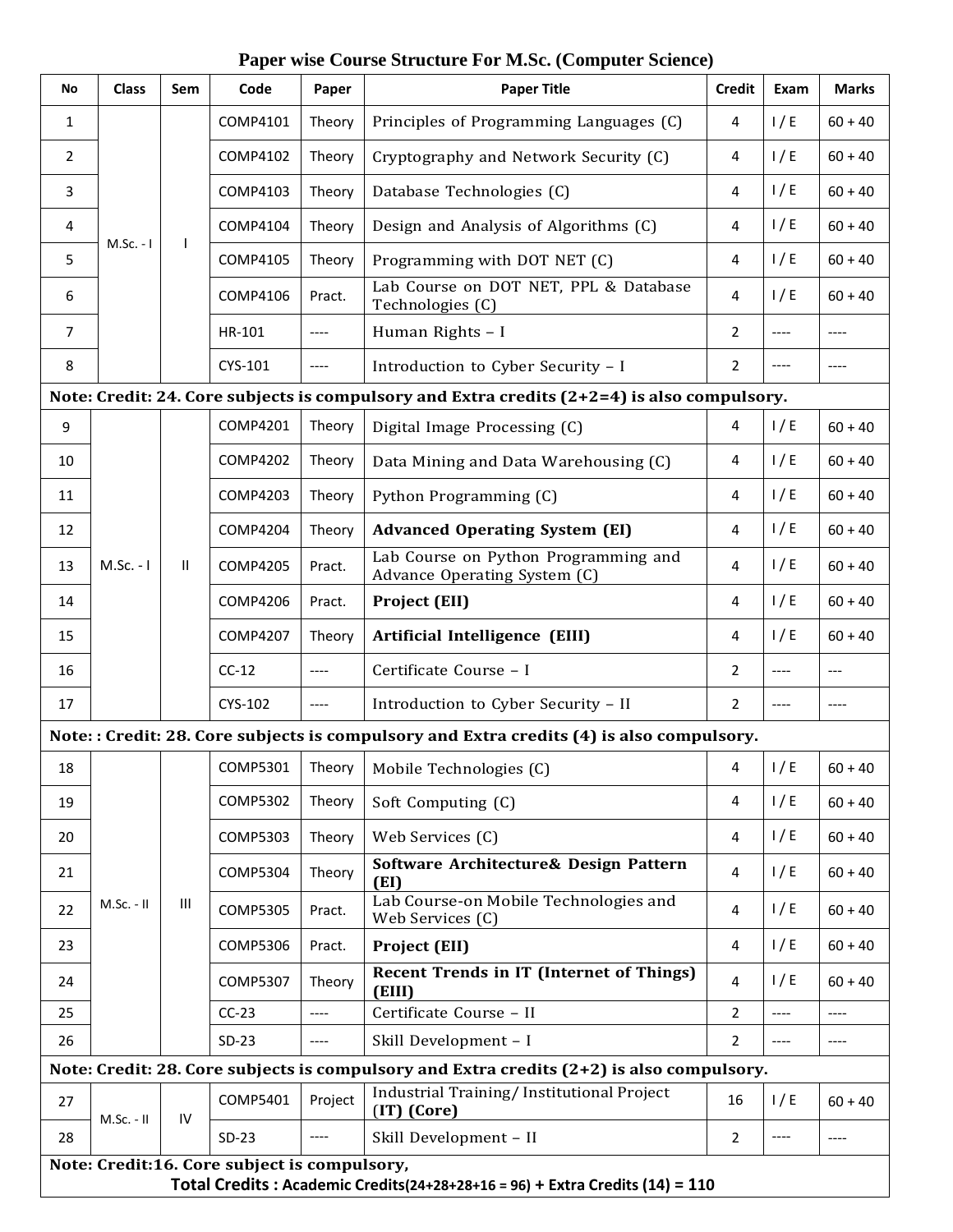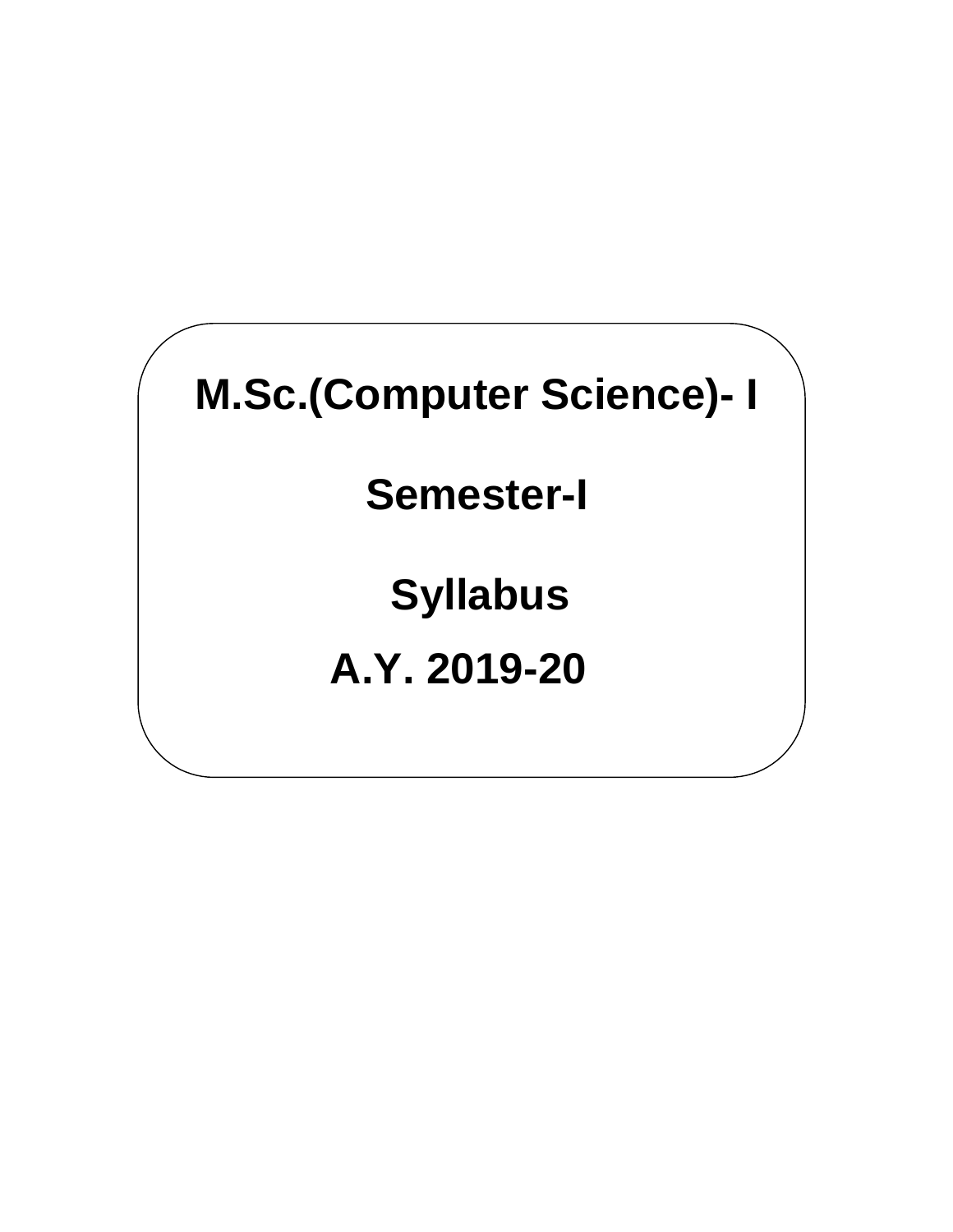# **SYLLABUS (CBCS) FOR M.Sc. (Computer Science)-I Sem- I (w.e.f from june 2019) Academic Year 2019-2020**

Class: M.Sc. (Computer Science)(Semester-I) Paper Code: **COMP4101** Title of paper: Principles of Programming Language Paper: **I** Credit -4 No. of Lectures 48

## **Prerequisites:**

It is assumed that student learning this course have the following background:

- Experience with an OOP language (such as Java or  $C_{++}$ )
- Experience with a procedural language (such as C)
- Working knowledge of C, C++, and Java programming.
- Basic algorithms and data structure concepts.

## **Objectives:**

- This course will prepare you to think about programming languages analytically:
	- Separate syntax from semantics
	- Compare programming language designs
	- Learn new languages more quickly
	- Use standard vocabulary when discussing languages
	- Understand basic language implementation techniques

## • **This course focuses on both:**

- Theory is covered by the textbook readings, lectures, and on the tests
- Implementation is covered by the homework assignments

| Unit     | <b>Title and Contents</b>                                            | No. of          |
|----------|----------------------------------------------------------------------|-----------------|
|          |                                                                      | <b>lectures</b> |
|          | <b>Introduction</b>                                                  | 2               |
| Unit -I  | $\checkmark$ The Art of Language Design                              |                 |
|          | $\checkmark$ The Programming Language Spectrum                       |                 |
|          | $\checkmark$ Why Study Programming Languages?                        |                 |
|          | $\checkmark$ Compilation and Interpretation                          |                 |
|          | $\checkmark$ Programming Environments                                |                 |
| Unit-II  | <b>Non-Imperative Programming</b>                                    | <b>10</b>       |
|          | <b>Models: Functional, Logic Languages</b>                           |                 |
|          | <b>Common LISP</b>                                                   |                 |
|          | $\checkmark$ Basic LISP Primitives (FIRST, REST, SETF, CONS, APPEND, |                 |
|          | ✓ LIST,NTHCDR,BUTLAST,LAST,LENGTH,REVERSE,ASSC)                      |                 |
|          | $\checkmark$ Procedure definition and binding, DEFUN, LET            |                 |
|          | $\checkmark$ Predicates and Conditional,                             |                 |
|          | EQUAL, EQ, EQL, =, MEMBER, LISTP, ATOM, NUMBERP,                     |                 |
|          | SYMBOLP, NIL, NULL, IF, WHEN, UNLESS, COND, CASE                     |                 |
|          | $\checkmark$ Procedure Abstraction and RecursionTurbo Prolog         |                 |
|          | $\checkmark$ Introduction, facts, Objects and Predicates, Variables, |                 |
|          | Using Rules, Controlling execution fail and cut predicates.          |                 |
| Unit-III | <b>Names, Scopes, and Bindings</b>                                   | 5               |
|          | $\checkmark$ The Notion of Binding Time                              |                 |
|          | ✓ Object Lifetime and Storage Management: Static Allocation,         |                 |
|          | Stack-Based Allocation, Heap-Based Allocation, Garbage               |                 |
|          | Collection                                                           |                 |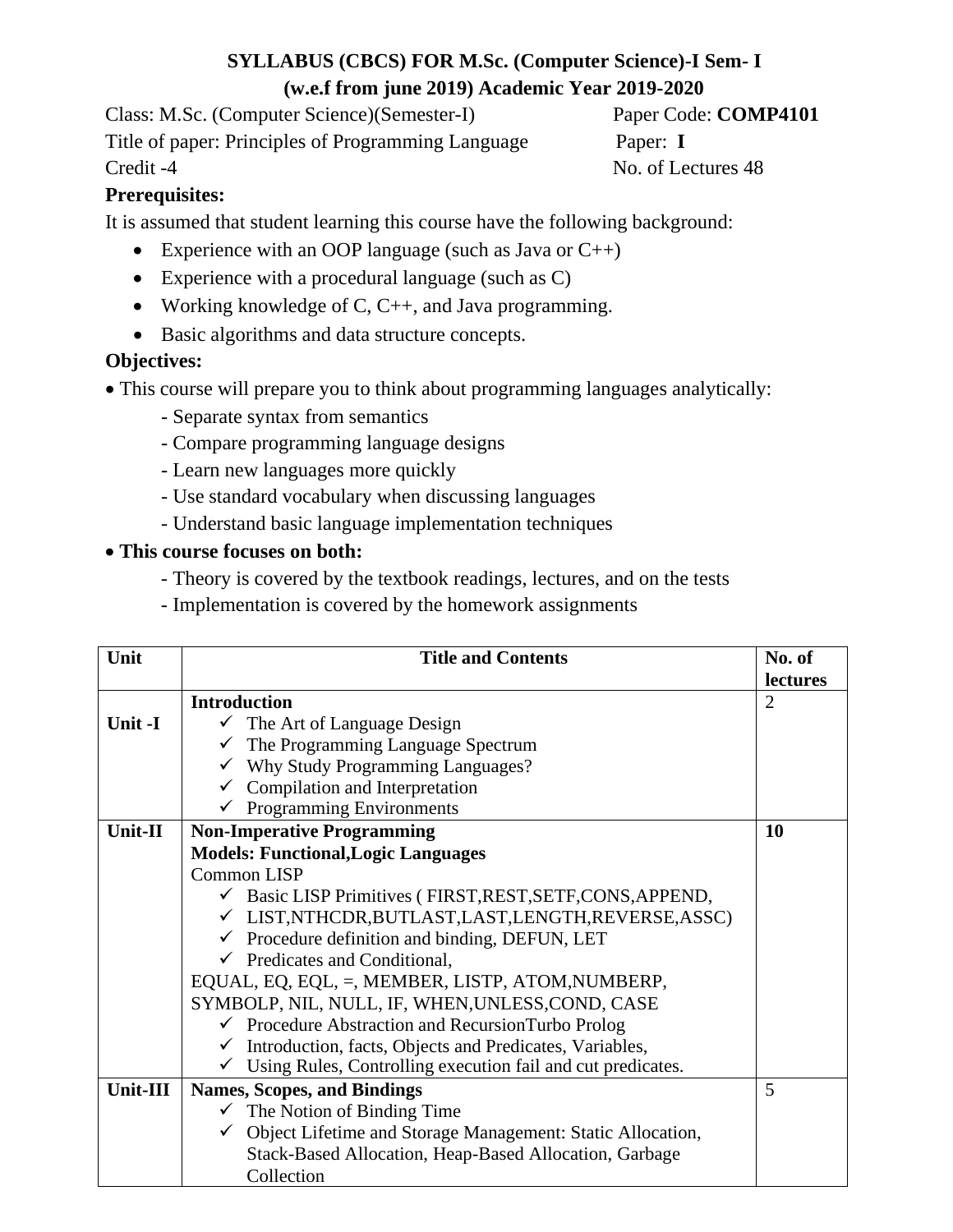|          |                   | $\checkmark$ Scope Rules                                                    |   |
|----------|-------------------|-----------------------------------------------------------------------------|---|
|          |                   | ✓ Static Scoping, Nested Subroutines, Declaration Order, Dynamic            |   |
|          |                   | Scoping                                                                     |   |
|          |                   | $\checkmark$ The meaning of Names in a Scope-Aliases, Overloading,          |   |
|          |                   | Polymorphism and Related Concepts                                           |   |
|          |                   | $\checkmark$ The Binding of Referencing Environments-Subroutine Closures,   |   |
|          |                   | First-Class Values and Unlimited Extent, Object Closures                    |   |
|          |                   |                                                                             |   |
|          |                   | $\checkmark$ Macro Expansion                                                |   |
| Unit-IV  | <b>Data Types</b> |                                                                             | 8 |
|          |                   | $\checkmark$ Introduction                                                   |   |
|          |                   | Primitive Data Types-Numeric Types, Integer, Floating point,                |   |
|          |                   | Complex, Decimal, Boolean Types, Character Types, Character                 |   |
|          |                   | String Types-Design Issues, Strings and Their Operations, String            |   |
|          |                   | Length Operations, Evaluation, Implementation of Character                  |   |
|          |                   | String Types.                                                               |   |
|          |                   | $\checkmark$ User defined Ordinal types-Enumeration types, Designs,         |   |
|          |                   |                                                                             |   |
|          |                   | Evaluation, Subrange types, Ada's design, Evaluation,                       |   |
|          |                   | Implementation of user defined ordinal types                                |   |
|          | $\checkmark$      | Array types-Array initialization, Array operations, Rectangular             |   |
|          |                   | and Jagged arrays, Slices, Evaluation, Implementation of Array              |   |
|          |                   | <b>Types</b>                                                                |   |
|          |                   | $\checkmark$ Associative Arrays-Structure and operations, Implementing      |   |
|          |                   | associative arrays                                                          |   |
|          | $\checkmark$      | Record type-Definitions of records, References to record fields,            |   |
|          |                   | Operations on records, Evaluation, Implementation of Record                 |   |
|          |                   | types                                                                       |   |
|          |                   | $\checkmark$ Union Types-Design issues, Discriminated versus Free unions,   |   |
|          |                   | Evaluation, Implementation of Union types                                   |   |
|          |                   |                                                                             |   |
|          |                   | $\checkmark$ Pointer and Reference Types-Design issues, Pointer operations, |   |
|          |                   | Pointer problems-Dangling pointers, Lost heap dynamic variables,            |   |
|          |                   | Pointers in C and C++, Reference types, Evaluation,                         |   |
|          |                   | Implementation of pointer and reference types, Representation of            |   |
|          |                   | pointers and references, Solution to dangling pointer problem,              |   |
|          |                   | Heap management                                                             |   |
| Unit - V |                   | <b>Control Flow</b>                                                         | 5 |
|          | $\checkmark$      | Expression Evaluation-Precedence and Associativity,                         |   |
|          |                   | Assignments, Initialization, Ordering Within Expressions, Short-            |   |
|          |                   | <b>Circuit Evaluation</b>                                                   |   |
|          |                   | Structured and Unstructured Flow-Structured Alternatives to goto            |   |
|          |                   | Sequencing                                                                  |   |
|          |                   | Gelection-Short-Circuited Conditions, Case/Switch Statements                |   |
|          |                   |                                                                             |   |
|          |                   | ← Iteration-Enumeration-Controlled Loops, Combination, Loops,               |   |
|          |                   | Iterators, Logically Controlled Loops                                       |   |
|          |                   | $\checkmark$ Recursion-Iteration and Recursion, Applicative and Normal -    |   |
|          |                   | <b>Order Evaluation</b>                                                     |   |
|          |                   | <b>Subroutines and Control Abstraction</b>                                  |   |
| Unit -VI |                   | $\checkmark$ Fundamentals of Subprograms                                    | 5 |
|          |                   | Design Issues for subprograms                                               |   |
|          | $\checkmark$      | <b>Local Referencing Environments</b>                                       |   |
|          |                   | $\checkmark$ Parameter-Passing Methods                                      |   |
|          |                   | $\checkmark$ Parameters That are Subprograms                                |   |
|          |                   | $\checkmark$ Overloaded Subprograms                                         |   |
|          | $\checkmark$      | Generic Subroutines-Generic Functions in C++, Generic Methods               |   |
|          |                   |                                                                             |   |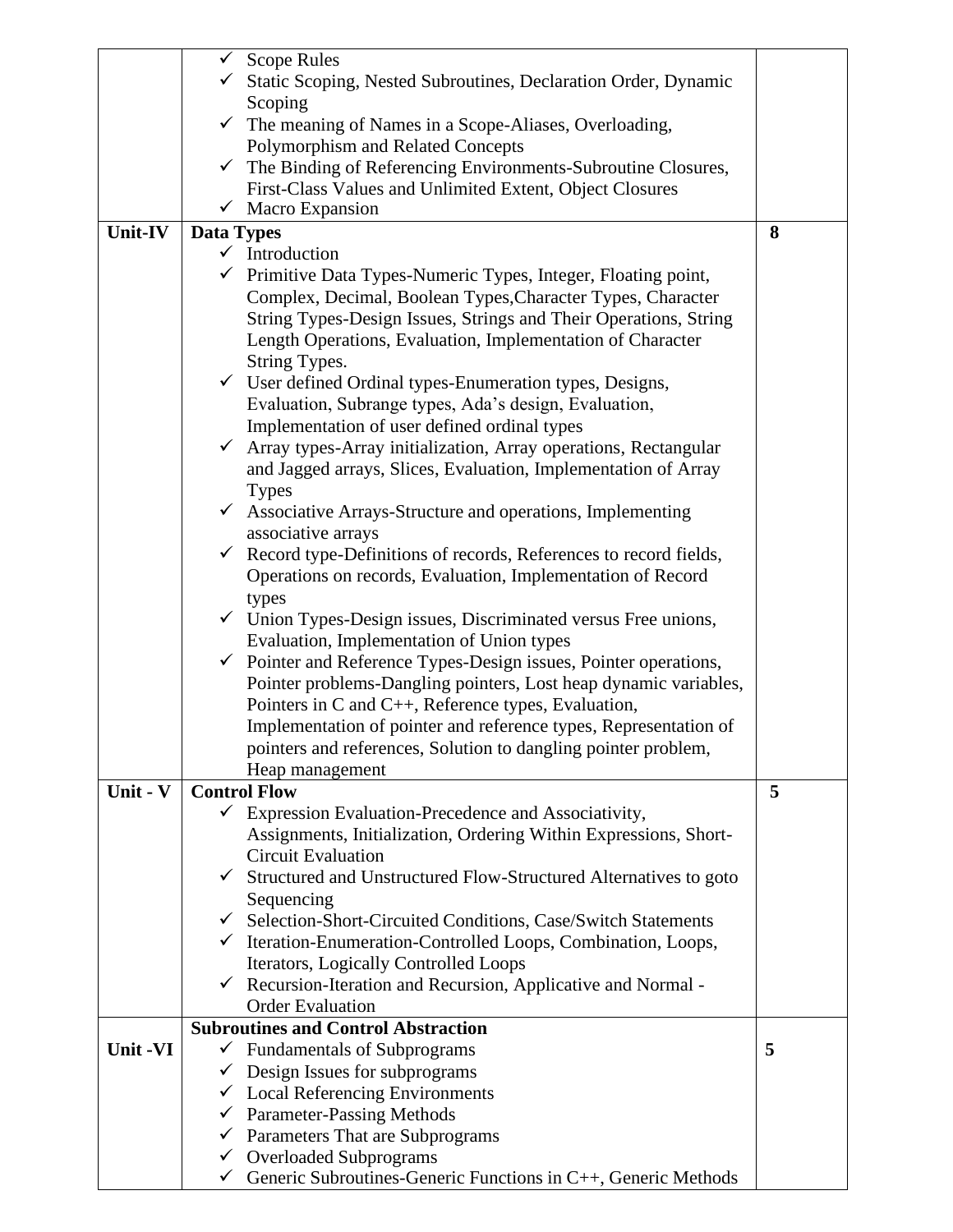|                                                                                           | in Java                                                                            |   |  |  |
|-------------------------------------------------------------------------------------------|------------------------------------------------------------------------------------|---|--|--|
|                                                                                           | $\checkmark$ Design Issues for Functions                                           |   |  |  |
|                                                                                           | √ User-Defined Overloaded Operators                                                |   |  |  |
|                                                                                           | $\checkmark$ Coroutines                                                            |   |  |  |
|                                                                                           | The General Semantics of Calls and Returns                                         |   |  |  |
|                                                                                           | Implementing "Simple" Subprograms                                                  |   |  |  |
|                                                                                           | Implementing Subprograms with Stack-Dynamic Local<br>✓                             |   |  |  |
|                                                                                           | $\checkmark$ Variables                                                             |   |  |  |
|                                                                                           | <b>Nested Subprograms</b><br>$\checkmark$                                          |   |  |  |
|                                                                                           | $\checkmark$ Blocks                                                                |   |  |  |
|                                                                                           | $\checkmark$ Implementing Dynamic Scoping                                          |   |  |  |
| <b>Unit-VII</b>                                                                           | <b>Data Abstraction and Object Orientation</b>                                     | 8 |  |  |
|                                                                                           | $\checkmark$ Object-Oriented Programming                                           |   |  |  |
|                                                                                           | $\checkmark$ Encapsulation and Inheritance-Modules, Classes, Nesting (Inner        |   |  |  |
|                                                                                           | Classes), Type, Extensions, Extending without Inheritance                          |   |  |  |
|                                                                                           | Initialization and Finalization-Choosing a Constructor, References<br>$\checkmark$ |   |  |  |
|                                                                                           | and Values, Execution Order, Garbage Collection                                    |   |  |  |
|                                                                                           | Dynamic Method Binding-Virtual- and Non-Virtual Methods,<br>$\checkmark$           |   |  |  |
|                                                                                           | Abstract, Classes, Member Lookup, Polymorphism, Object                             |   |  |  |
|                                                                                           | Closures                                                                           |   |  |  |
|                                                                                           | $\checkmark$ Multiple Inheritance-Semantic Ambiguities, Replicated                 |   |  |  |
|                                                                                           | Inheritance, Shared Inheritance, Mix-In Inheritance                                |   |  |  |
|                                                                                           | <b>Unit-VIII Concurrency</b>                                                       | 5 |  |  |
|                                                                                           | $\checkmark$ Introduction-Multiprocessor Architecture, Categories of               |   |  |  |
|                                                                                           | concurrency, Motivations for studying concurrency                                  |   |  |  |
|                                                                                           | Introduction to Subprogram-level concurrency-Fundamental<br>$\checkmark$           |   |  |  |
|                                                                                           | concepts, Language Design for concurrency, Design Issues                           |   |  |  |
|                                                                                           | Semaphores-Introduction, Cooperation synchronization,<br>$\checkmark$              |   |  |  |
|                                                                                           | Competition Synchronization, Evaluation                                            |   |  |  |
|                                                                                           | Monitors-Introduction, Cooperation synchronization, Competition<br>$\checkmark$    |   |  |  |
|                                                                                           | Synchronization, Evaluation                                                        |   |  |  |
|                                                                                           | $\checkmark$ Message Passing-Introduction, The concept of Synchronous              |   |  |  |
|                                                                                           | <b>Message Passing</b>                                                             |   |  |  |
|                                                                                           | Java Threads-The Thread class, Priorities, Competition                             |   |  |  |
|                                                                                           | Synchronization, Cooperation Synchronization                                       |   |  |  |
| <b>References:</b>                                                                        |                                                                                    |   |  |  |
|                                                                                           | 1. Scott, Programming Language Pragmatics, 3e(With CD) ISBN 9788131222560          |   |  |  |
| Kaufmann Publishers, An Imprint of Elsevier, USA                                          |                                                                                    |   |  |  |
| 2. Robert W. Sebesta, Concepts of Programming Languages, Eighth Edition, Pearson          |                                                                                    |   |  |  |
| Education                                                                                 |                                                                                    |   |  |  |
| 3. Carl Townsend, Introduction to Turbo Prolog                                            |                                                                                    |   |  |  |
| 4. Patrick Henry Winston & Berthold Klaus Paul Horn , LISP 3rd edition -BPB               |                                                                                    |   |  |  |
| 5. M. Gabbrielli, S. Martini, , Programming Languages: Principles and Paradigms, Springer |                                                                                    |   |  |  |
| ISBN: 9781848829138                                                                       |                                                                                    |   |  |  |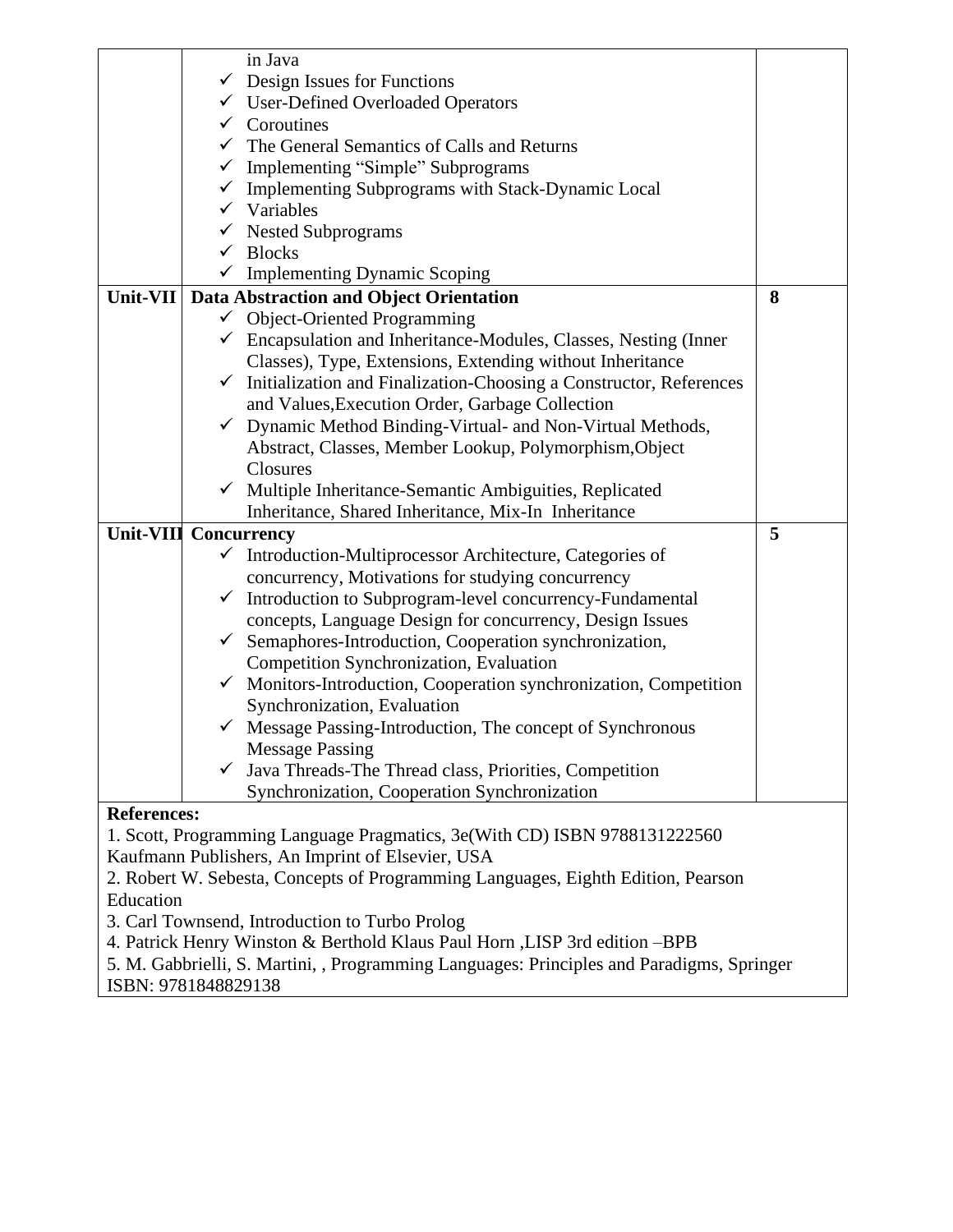Class: M.Sc. (Computer Science)(Semester-I) Paper Code: COMP4102 Title of paper: Cryptography and Network Security Paper: II Credit -4 No. of Lectures: 50

## **Learning Objectives:**

- To enable students to get sound understanding of Info-Sys-Security, Network Security, Cryptography.
- To equip with knowledge and skills necessary to support for their career in Network Security.
- To develop attitude and interest along with necessary knowledge and skills among the students to encourage them to do further academic studies / research in this area, after the completion of their PG Course.

**Learning Outcomes:** Learn the security concepts and techniques.

| <b>Units</b>      | <b>Title &amp; Contents</b>                                                                  | No. of          |
|-------------------|----------------------------------------------------------------------------------------------|-----------------|
|                   |                                                                                              | <b>Lectures</b> |
| $Unit - I$        | <b>Introduction to Security:</b>                                                             |                 |
|                   | The Need for Security, Security Approaches, Principles of Security,                          | 02              |
|                   | <b>Types of Attacks</b>                                                                      |                 |
| $Unit - II$       | <b>Cryptography and techniques:</b>                                                          |                 |
|                   | Introduction, Plain Text and Cipher Text, Substitution Techniques,                           |                 |
|                   | Transposition Techniques, Encryption and Decryption, Symmetric and                           | 06              |
|                   | Asymmetric key cryptography, steganography.                                                  |                 |
| $Unit - III$      | <b>Symmetric Key Algorithms and AES:</b>                                                     |                 |
|                   | Algorithm Types and Modes, Overview of Symmetric Key                                         | 06              |
|                   | Cryptography, DES, IDEA, Blowfish                                                            |                 |
| $Unit - IV$       | <b>Asymmetric Key Algorithms, Digital Signature and RSA: Brief</b>                           |                 |
|                   | History of Asymmetric Key Cryptography, overview, RSA Algorithm,                             |                 |
|                   | Comparison between Symmetric & Asymmetric Key Algorithms,                                    | 06              |
|                   | Digital Signature                                                                            |                 |
| $Unit - V$        | Digital Certificates and Public Key Infrastructure (PKI):                                    |                 |
|                   | Introduction, Digital Certificates, private key management,                                  | 03              |
| $Unit - VI$       | Internet Security Protocols: Basic Concepts, SSL, TLS, SHTTP, TSP,                           |                 |
|                   | SET, SSL v/s SET, 3-D Secure Protocol, Electronic Money, Email                               |                 |
|                   | Security, WAP Security, Users Authentication and Kerberos:                                   | 14              |
|                   | Authentication Basics, Password, Authentication Tokens, Certificate                          |                 |
|                   | based Authentication, Biometric Authentication, Kerberos, Security                           |                 |
|                   | Handshake pitfalls, SSO Approaches.                                                          |                 |
| $Unit -$          | <b>Network Security, Firewalls and Virtual Private Network (VPN): Brief</b>                  | 05              |
| VII               | introduction to TCP/IP, Firewalls, IP Security, VPN, Intrusion                               |                 |
| $Unit -$          | Case studies on Cryptography and Security: Introduction,                                     |                 |
| <b>VIII</b>       | Cryptographic solutions, Secure inter branch payment transaction,                            |                 |
|                   | Denial of services (DOS) attacks, IP Spooling Attack, Cross site scripting                   | 08              |
|                   | vulnerability (CSSV), Contract Signing, Secret Splitting, Virtual                            |                 |
|                   | Electronics, Cookies and Privacy.                                                            |                 |
| <b>Reference:</b> |                                                                                              |                 |
| ➤<br>➤            | Cryptography and Network Security: Atul Kahate<br>Computer Network Security: Kizza, Springer |                 |
|                   | $\triangleright$ Network Security, Harrington, Elsevier                                      |                 |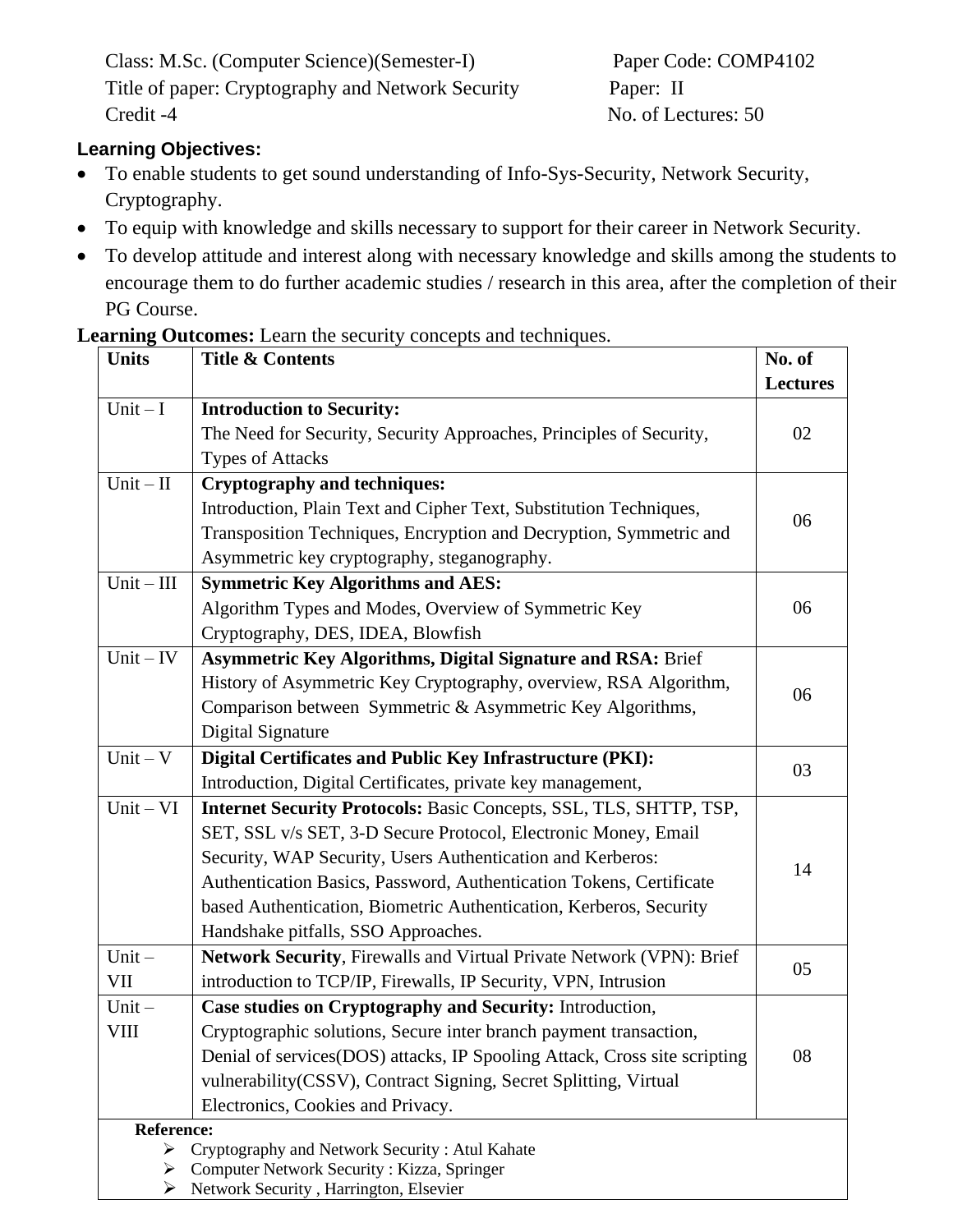Class: M.Sc. (Computer Science)(Semester-I) Paper Code: COMP4103

Title of paper: Database Technologies Paper: III

Credit -4 No. of Lectures 52

**Prerequisites:** Knowledge of RDBMS

# **Course objectives :**

- 1. To study the usage and applications of Parallel and Distributed databases, Object relational database and emerging systems.
- 2. To acquire knowledge on NoSQL databases.

## **Course outcomes :**

- 1. Compare different database technologies.
- 2. Compare and contrast NoSQL databases with RDBMS.

| <b>Units</b> | <b>Title &amp; Contents</b>                                      |                 |
|--------------|------------------------------------------------------------------|-----------------|
|              |                                                                  | <b>Lectures</b> |
| Unit $-I$    | <b>Parallel and Distributed Databases</b>                        |                 |
|              | 1.1 Database System Architectures: Centralized and Client-Server |                 |
|              | Architectures, Server System Architectures, Parallel Systems,    |                 |
|              | <b>Distributed Systems</b>                                       |                 |
|              | 1.2 Parallel Databases : I/O Parallelism, Inter and Intra Query  |                 |
|              | Parallelism, Inter and Intra operation Parallelism               | 10              |
|              | 1.3 Distributed Database Concepts:                               |                 |
|              | Distributed Data Storage, Distributed Transactions, Commit       |                 |
|              | Protocols, Concurrency Control, Distributed Query Processing,    |                 |
|              | Three Tier Client Server Architecture, Case Studies              |                 |
| $Unit -$     | <b>Object and Object Relational Databases</b>                    |                 |
| $\mathbf{I}$ | 2.1 Concepts for Object Databases:                               |                 |
|              | Object Identity, Object Structure, Type Constructors,            |                 |
|              | Encapsulation of Operators, Methods, Persistence, Type           |                 |
|              | and Class Hierarchies, Inheritance, Complex Objects,             |                 |
|              | <b>Object Database Standards</b>                                 | 10              |
|              | 2.2 Languages and Design: ODMG Model, ODL, OQL                   |                 |
|              | 2.3 Object Relational and Extended Relational Systems:           |                 |
|              | Object Relational features in SQL/Oracle                         |                 |
|              | 2.4 Case Studies                                                 |                 |
| $Unit -$     | <b>XML Databases</b>                                             |                 |
| III          | 3.1 XML Data Model                                               |                 |
|              | 3.2 DTD                                                          |                 |
|              | 3.3 XML Schema                                                   |                 |
|              | 3.4 XML Querying                                                 | 06              |
|              | 3.5 Web Databases                                                |                 |
|              | 3.6 Information Retrieval                                        |                 |
|              | 3.7 Data Warehousing                                             |                 |
|              | 3.8 Data Mining                                                  |                 |
| $Unit -$     | <b>Mobile Databases</b>                                          |                 |
| IV           | 4.1 Location and Handoff Management                              | 10              |
|              | 4.2 Effect on Mobility on Data Management                        |                 |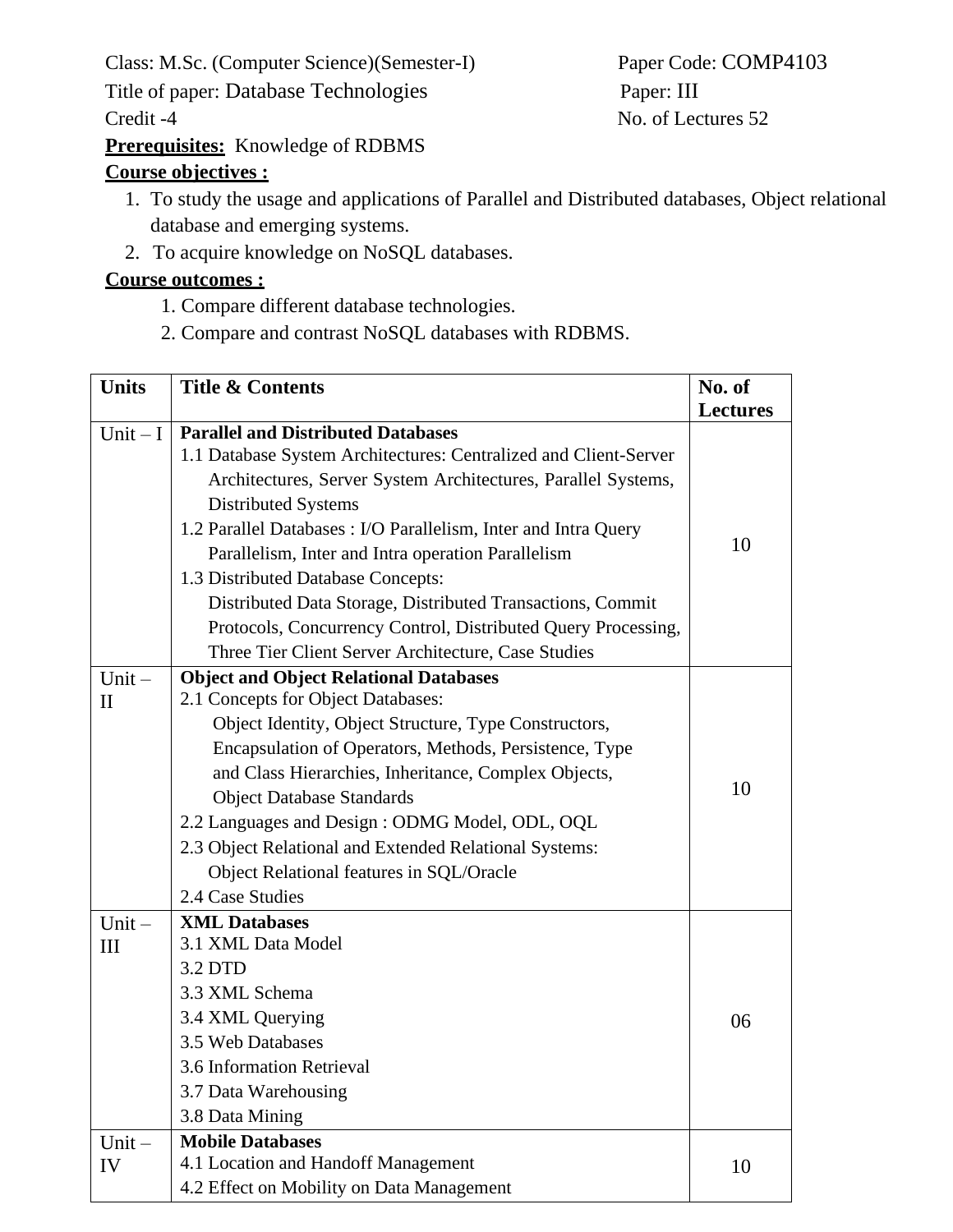|                                                                       | 4.3 Location Dependent Data Distribution                                     |    |  |  |  |
|-----------------------------------------------------------------------|------------------------------------------------------------------------------|----|--|--|--|
|                                                                       | 4.4 Mobile Transaction Models                                                |    |  |  |  |
|                                                                       | 4.5 Concurrency Control                                                      |    |  |  |  |
|                                                                       | <b>4.6 Transaction Commit Protocols</b>                                      |    |  |  |  |
|                                                                       | 4.7 Mobile Database Recovery Schemes                                         |    |  |  |  |
|                                                                       | 4.8 Examples: Oracle Database Lite, Microsoft SQL                            |    |  |  |  |
|                                                                       | <b>Server Compact</b>                                                        |    |  |  |  |
| $Unit -$                                                              | <b>Introduction to NoSQL</b>                                                 |    |  |  |  |
| V                                                                     | 5.1 Concepts and and evolution                                               |    |  |  |  |
|                                                                       | 5.2 History of NoSQL                                                         |    |  |  |  |
|                                                                       | 5.3 Different NoSQL products : MongoDB, Couch DB,                            |    |  |  |  |
|                                                                       | Cassandra                                                                    |    |  |  |  |
|                                                                       | 5.4 Exploring MongoDB                                                        | 08 |  |  |  |
|                                                                       | 5.5 Advantages of MongoDB over RDBMS                                         |    |  |  |  |
|                                                                       | 5.6 Interfacing and Interacting with NoSQL                                   |    |  |  |  |
|                                                                       | 5.7 Sharding                                                                 |    |  |  |  |
|                                                                       | 5.8 Replication                                                              |    |  |  |  |
| $Unit -$                                                              | <b>Working with NoSQL</b>                                                    |    |  |  |  |
| VI                                                                    | 6.1 NoSQL Storage Architecture                                               |    |  |  |  |
|                                                                       | 6.2 CRUD operations with MongoDB                                             |    |  |  |  |
|                                                                       | 6.3 Querying, Modifying and Managing NoSQL data stores                       |    |  |  |  |
|                                                                       | 6.4 Indexing and ordering datasets                                           | 08 |  |  |  |
|                                                                       | 6.5 Surveying database internals                                             |    |  |  |  |
|                                                                       | 6.6 Migrating from RDBMS to NoSQL                                            |    |  |  |  |
|                                                                       | 6.7 Implementing NoSQL with PHP                                              |    |  |  |  |
|                                                                       |                                                                              |    |  |  |  |
| <b>References:</b>                                                    |                                                                              |    |  |  |  |
|                                                                       | 1. Henry Korth, Abraham Silberschatz and S. Sudarshan, "Database System      |    |  |  |  |
|                                                                       | Concepts", Sixth Edition , McGraw Hill, 2011.                                |    |  |  |  |
|                                                                       | 2. M. Tamer Ozsu and Patrick Valduriez, "Principles of Distributed Database  |    |  |  |  |
|                                                                       | Systems", Third Edition, Springer, 2011.                                     |    |  |  |  |
|                                                                       |                                                                              |    |  |  |  |
|                                                                       | 3. Thomas Connolly and Carolyn Begg, "Database Systems, A Practical          |    |  |  |  |
|                                                                       | Approach to Design, Implementation and Management", Fourth Edition,          |    |  |  |  |
|                                                                       | Pearson Education, 2008, Fifth Edition, Pearson Education, 2010, Sixth       |    |  |  |  |
|                                                                       | Edition, Pearson Education, 2015.                                            |    |  |  |  |
|                                                                       | 4. R. Elmasri, S.B. Navathe, "Fundamentals of Database Systems", Seventh     |    |  |  |  |
|                                                                       | Edition, Pearson Education, 2017.                                            |    |  |  |  |
|                                                                       | 5. C.J.Date, A. Kannan, S. Swamynathan, "An Introduction to Database         |    |  |  |  |
|                                                                       | Systems", Eighth Edition, Pearson Education, 2006.                           |    |  |  |  |
|                                                                       | 6. Dan Sullivan, "NoSQL for Mere Mortals", First Edition, Pearson Education, |    |  |  |  |
|                                                                       | 2015.                                                                        |    |  |  |  |
| 7. Kristina Chodorow, "MongoDB-The Definitive Guide", Second Edition, |                                                                              |    |  |  |  |
|                                                                       | O'Reilly, 2013.                                                              |    |  |  |  |
|                                                                       |                                                                              |    |  |  |  |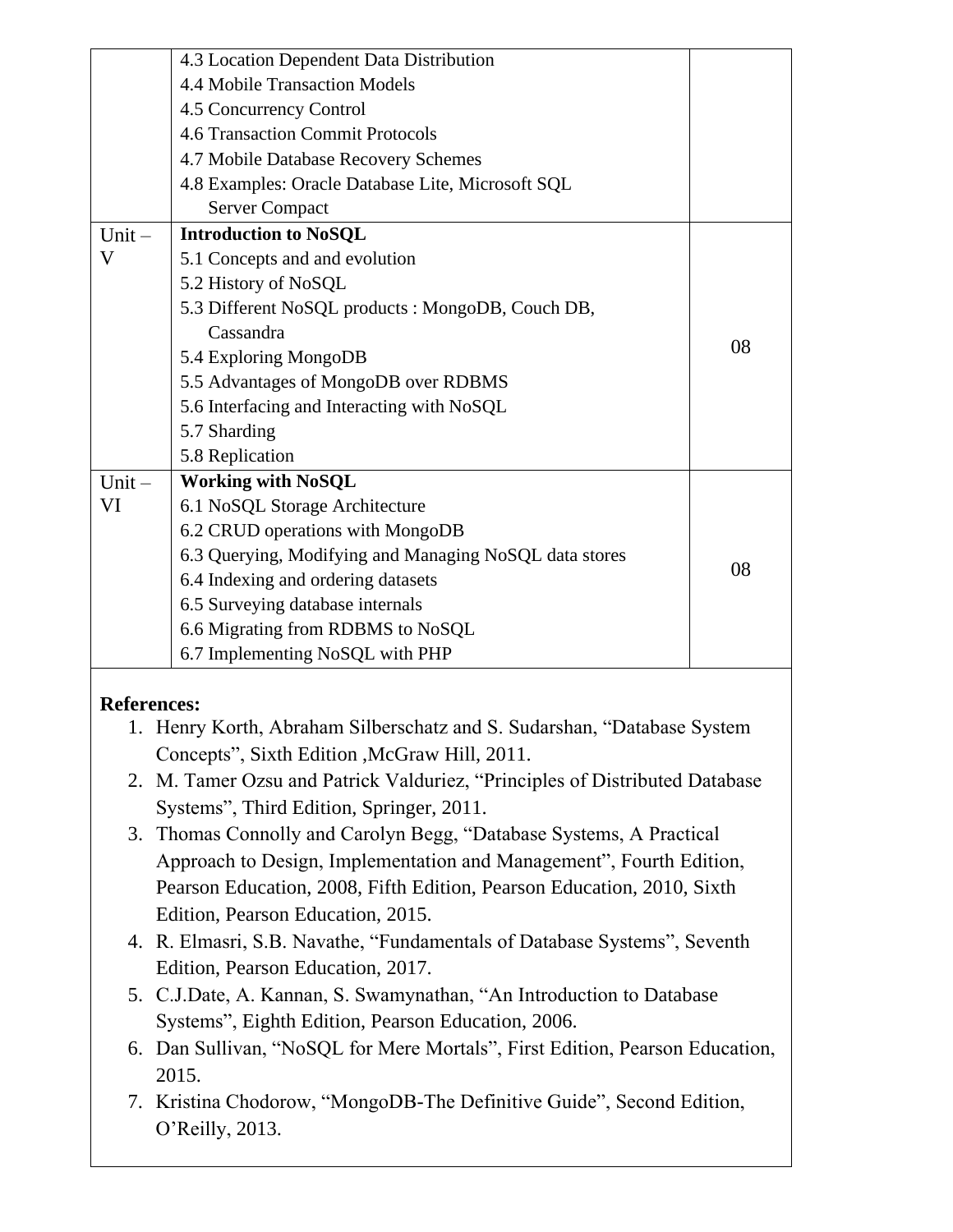Class: M.sc.(Computer science) (Semester-I) Paper Code:COMP4104 Title of Paper: Design & Analysis of Algorithm Paper: IV Credit:4 No. of lectures:52

**Learning Objectives**: Student successfully completing this course will be able to

- Understand Basic Algorithm Analysis techniques and the use o- asymptotic notation
- Understand different design strategies
- Understand the use of data structures in improving algorithm performance
- Understand classical problem and solutions
- Learn a variety of useful algorithms
- Understand classification of problems

## **Learning Outcome**

- − Basic algorithms and data structure concepts.
- − Basic programming concepts

|              | <b>Title and Contents</b>                                                     | No. of                  |
|--------------|-------------------------------------------------------------------------------|-------------------------|
| <b>Units</b> |                                                                               | <b>Lectures</b>         |
| Unit $-I$    | <b>Design strategies</b>                                                      |                         |
|              | Algorithm definition, space complexity, time complexity, worst case -best     | 12                      |
|              | case –average casecomplexity, asymptotic notation, sorting algorithms         |                         |
|              | (insertion sort, heap sort) sorting in linear time, searching algorithms,     |                         |
|              | recursive algorithms (Tower of Hanoi, Permutations).                          |                         |
|              | Divide and conquer                                                            |                         |
|              | control abstraction, binary search, merge sort, Quick sort, Strassen's matrix |                         |
|              | Multiplication                                                                |                         |
| Unit $-II$   | <b>Advanced Design and Analysis Techniques</b>                                |                         |
|              | <b>Greedy</b> method                                                          |                         |
|              | knapsack problem, job sequencing with deadlines, minimum-cost spanning        | 16                      |
|              | trees, Kruskal and Prim's algorithm, optimal storage on tapes, optimal        |                         |
|              | merge patterns, Huffman coding                                                |                         |
|              | -Dynamic programming                                                          |                         |
|              | matrix chain multiplication, single source shortest paths, Dijkstra's         |                         |
|              | algorithm, Bellman- ford algorithm, all pairs shortest path, longest          |                         |
|              | common subsequence, string editing, 0/1 knapsack problem, Traveling           |                         |
| Unit $-$     | salesperson problem.<br><b>Decrease and conquer</b>                           | 6                       |
| III          | DFS and BFS, Topological sorting, connected components                        |                         |
| Unit $-$     | <b>Backtracking</b>                                                           | $\boldsymbol{4}$        |
| IV           | General method, 8 Queen's problem, Sum of subsets problem, graph              |                         |
|              | coloring problem, Hamiltonian cycle                                           |                         |
| Unit $-$     | <b>Branch and Bound Technique</b>                                             | $\overline{\mathbf{4}}$ |
| $\mathbf{V}$ | FIFO, LIFO, LCBB, TSP problem, 0/1 knapsack Problem                           |                         |
| $Unit -$     | <b>Transform and conquer</b>                                                  | $\overline{\mathbf{4}}$ |
| <b>VI</b>    | Horner's Rule and Binary Exponentiation - Problem Reduction                   |                         |
| $Unit -$     | <b>Problem classification</b>                                                 | $\overline{2}$          |
| VII          | Nondeterministic algorithm, The class of P, NP, NP-hard and NP-               |                         |
|              | Complete problems, significance of Cook's theorem                             |                         |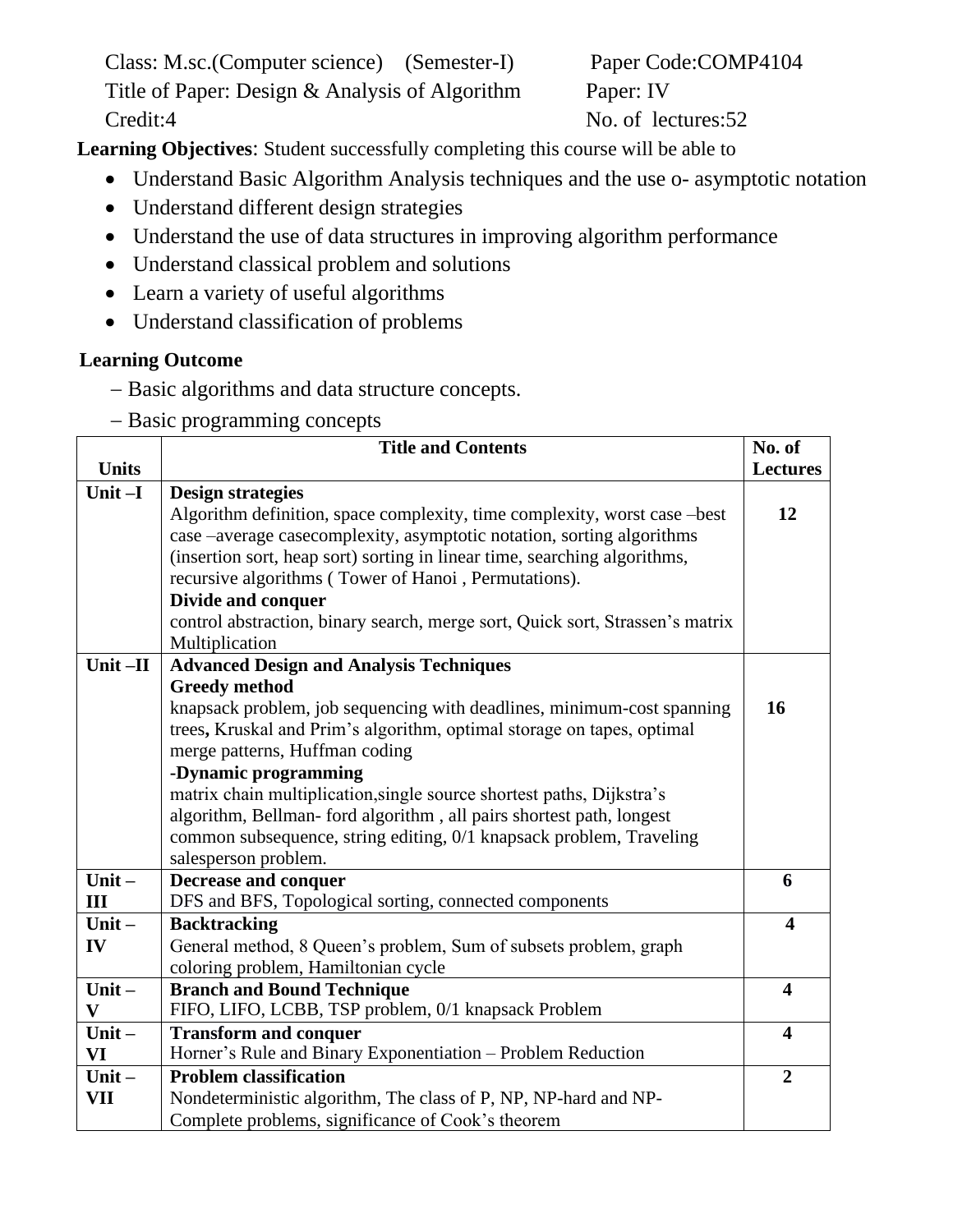#### **References:**

- 1. Ellis Horowitz, Sartaj Sahni & Sanguthevar Rajasekaran, Computer Algorithms,Galgotia.
- 2. T. Cormen, C. Leiserson, & R. Rivest, Algorithms, MIT Press, 1990 1
- 3. A. Aho, J. Hopcroft, & J. Ullman, The Design and Analysis of Computer Algorithms, Addison Wesley, 1974
- 4. Donald Knuth, The Art of Computer Programming (3 vols., various editions, 1973-81),Addison Wesley
- 5. Steven Skiena, The Algorithm Manual, Springer ISBN:9788184898651
- 6. Jungnickel, Graphs, Networks and Algorithms, Springer, ISBN: 3540219056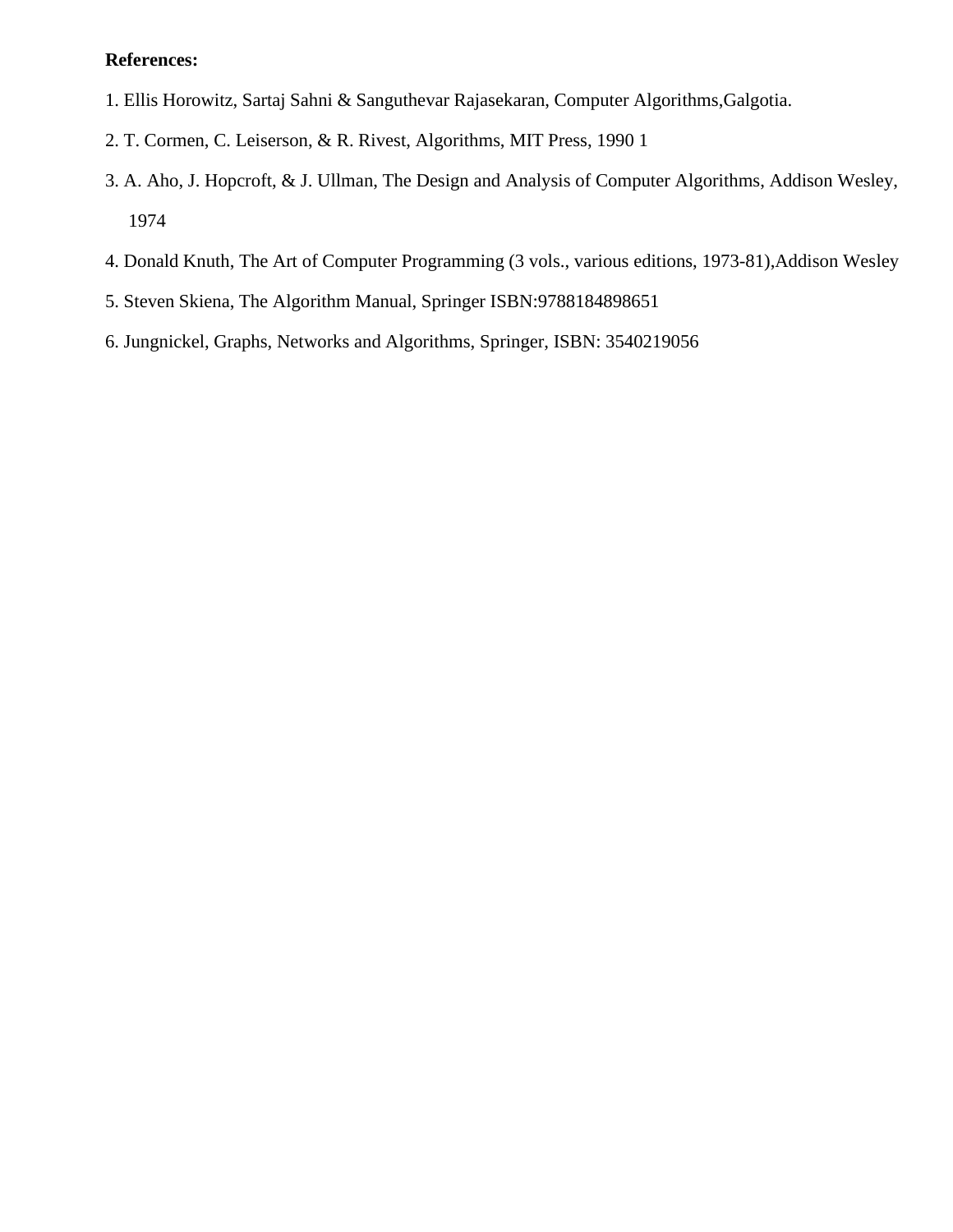Class: M.sc. (Computer science) (Semester-I) Paper Code:COMP4105

Title of Paper: Programming with DOTNET Paper: V

# **Prerequisites –**

- Knowledge of object-oriented programming concepts such as data abstraction, encapsulation, inheritance, and polymorphism.
- Familiarity with programming language such as C++ and/or Java.
- Knowledge of web development

#### **Learning Objectives:**

Able to understand the DOTNET framework, C# language features and Web development using ASP.NET

## **Learning Outcome:**

Ability to write the Visualized programming and design different real life problems.

|    | Part I: C#                                                    |                |  |  |
|----|---------------------------------------------------------------|----------------|--|--|
| 1. | <b>Introduction to DOTNET Framework</b>                       | $\overline{2}$ |  |  |
|    | a. Introduction to DOTNET                                     |                |  |  |
|    | <b>b.</b> DOT NET class framework                             |                |  |  |
|    | c. Common Language Runtime                                    |                |  |  |
|    | i. Overview                                                   |                |  |  |
|    | ii. Elements of .NET application                              |                |  |  |
|    | iii. Memory Management                                        |                |  |  |
|    | iv. Garbage Collector: Faster Memory allocation,              |                |  |  |
|    | Optimizations                                                 |                |  |  |
|    | d. Common Language Integration                                |                |  |  |
|    | i. Common type system                                         |                |  |  |
|    | ii. Reflection API                                            |                |  |  |
|    | e. User and Program Interface                                 |                |  |  |
| 2. | Introduction to C#                                            | 8              |  |  |
|    | a. Language features                                          |                |  |  |
|    | i. Variables and Expressions, type conversion                 |                |  |  |
|    | ii. Flow Control                                              |                |  |  |
|    | iii. Functions, Delegates                                     |                |  |  |
|    | iv. Debugging and error handling, exception handling          |                |  |  |
|    | (System Defined and User Defined)                             |                |  |  |
|    | <b>b. Object Oriented Concepts</b>                            |                |  |  |
|    | i. Defining classes, class members, Interfaces, properties    |                |  |  |
|    | ii. Access modifiers, Implementation of class, interface      |                |  |  |
|    | and properties                                                |                |  |  |
|    | iii. Concept of hiding base class methods, Overriding         |                |  |  |
|    | iv. Event Handling                                            |                |  |  |
|    | c. Collections, Comparisons and Conversions                   |                |  |  |
|    | i. Defining and using collections, Indexers, iterators        |                |  |  |
|    | ii. Type comparison, Value Comparison                         |                |  |  |
|    | iii. Overloading Conversion operators, as operator            |                |  |  |
|    | d. Generics                                                   |                |  |  |
|    | i. Using generics, ii. Defining Generics, generic Interfaces, |                |  |  |
|    | Generic methods, Generic Delegate                             |                |  |  |
| 3. | <b>Window Programming</b>                                     | 6              |  |  |
|    | a. Window Controls                                            |                |  |  |
|    | i. Common Controls                                            |                |  |  |

Credit:4 No.of lectures:50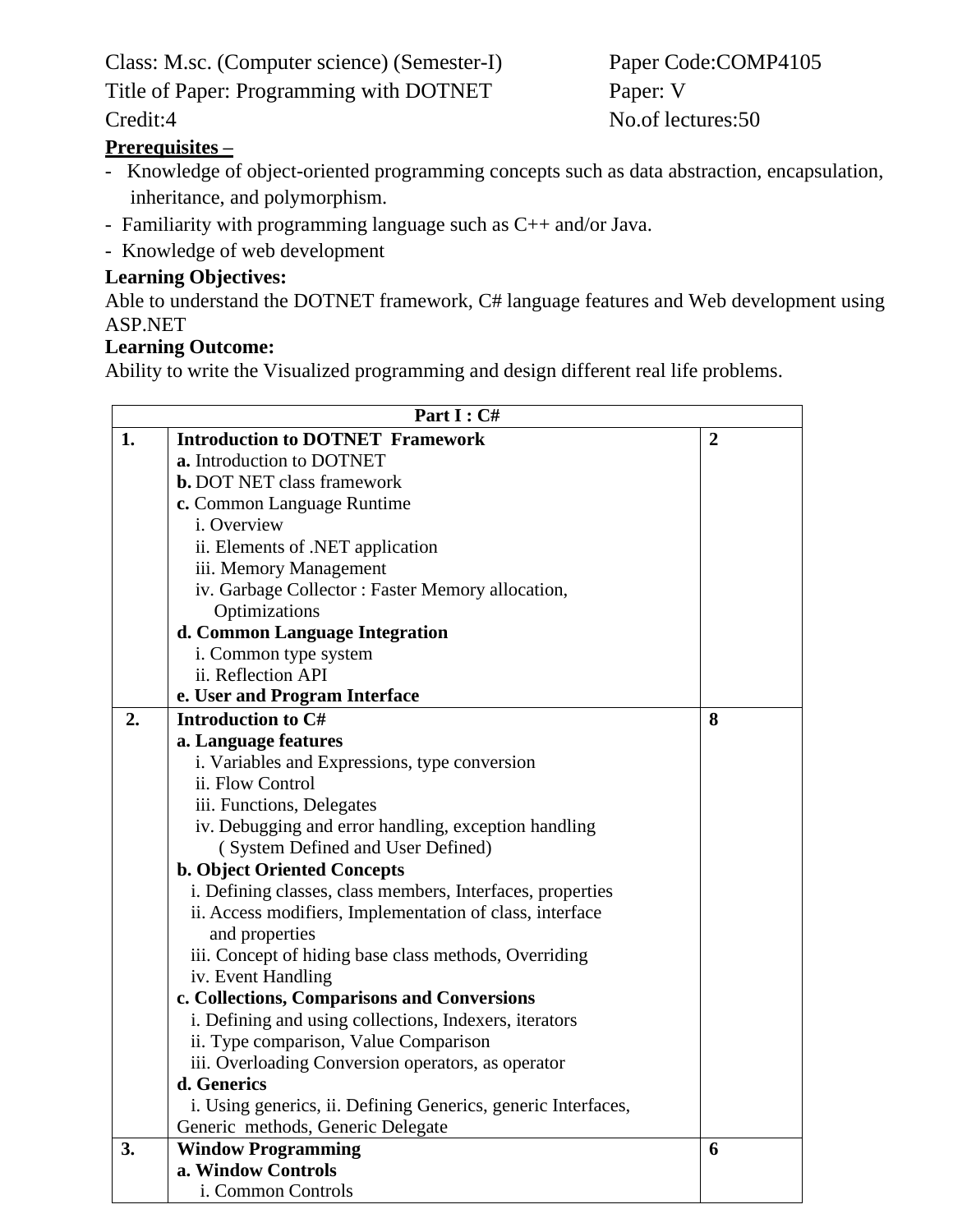| ii. Container Controls<br>iii. Menus and Toolbars<br>iv. Printing<br>v. Dialogs<br>vi. Data tools<br>b. Deploying Window Application<br>i. Deployment Overview<br>ii. Adding setup project<br>iii. Building the project : Installation<br>4.<br><b>Data Handling</b><br>6<br>a. File System Data<br><b>b. XML Data</b><br>c. Databases and ADO.NET<br>5.<br><b>Reporting Tools</b><br>$\overline{\mathbf{4}}$<br>a. Data Report<br><b>b. Crystal Report</b><br><b>Dot NET Assemblies</b><br>3<br>6.<br>a. Components<br>b. .NET Assembly features<br>c. Structure of Assemblies<br>d. Calling assemblies, private and shared assemblies<br>Part II : ASP.NET<br><b>Introduction to ASP.NET</b><br>1.<br>$\mathbf{1}$<br>a. History of Web Programming<br>b. Basic of Web programming<br>2.<br>Server Controls and Variables, control Structures & Functions<br>$\overline{\mathbf{4}}$<br>a. Forms, webpages, HTML forms, Webforms |
|------------------------------------------------------------------------------------------------------------------------------------------------------------------------------------------------------------------------------------------------------------------------------------------------------------------------------------------------------------------------------------------------------------------------------------------------------------------------------------------------------------------------------------------------------------------------------------------------------------------------------------------------------------------------------------------------------------------------------------------------------------------------------------------------------------------------------------------------------------------------------------------------------------------------------------|
|                                                                                                                                                                                                                                                                                                                                                                                                                                                                                                                                                                                                                                                                                                                                                                                                                                                                                                                                    |
|                                                                                                                                                                                                                                                                                                                                                                                                                                                                                                                                                                                                                                                                                                                                                                                                                                                                                                                                    |
|                                                                                                                                                                                                                                                                                                                                                                                                                                                                                                                                                                                                                                                                                                                                                                                                                                                                                                                                    |
|                                                                                                                                                                                                                                                                                                                                                                                                                                                                                                                                                                                                                                                                                                                                                                                                                                                                                                                                    |
|                                                                                                                                                                                                                                                                                                                                                                                                                                                                                                                                                                                                                                                                                                                                                                                                                                                                                                                                    |
|                                                                                                                                                                                                                                                                                                                                                                                                                                                                                                                                                                                                                                                                                                                                                                                                                                                                                                                                    |
|                                                                                                                                                                                                                                                                                                                                                                                                                                                                                                                                                                                                                                                                                                                                                                                                                                                                                                                                    |
|                                                                                                                                                                                                                                                                                                                                                                                                                                                                                                                                                                                                                                                                                                                                                                                                                                                                                                                                    |
|                                                                                                                                                                                                                                                                                                                                                                                                                                                                                                                                                                                                                                                                                                                                                                                                                                                                                                                                    |
|                                                                                                                                                                                                                                                                                                                                                                                                                                                                                                                                                                                                                                                                                                                                                                                                                                                                                                                                    |
|                                                                                                                                                                                                                                                                                                                                                                                                                                                                                                                                                                                                                                                                                                                                                                                                                                                                                                                                    |
|                                                                                                                                                                                                                                                                                                                                                                                                                                                                                                                                                                                                                                                                                                                                                                                                                                                                                                                                    |
|                                                                                                                                                                                                                                                                                                                                                                                                                                                                                                                                                                                                                                                                                                                                                                                                                                                                                                                                    |
|                                                                                                                                                                                                                                                                                                                                                                                                                                                                                                                                                                                                                                                                                                                                                                                                                                                                                                                                    |
|                                                                                                                                                                                                                                                                                                                                                                                                                                                                                                                                                                                                                                                                                                                                                                                                                                                                                                                                    |
|                                                                                                                                                                                                                                                                                                                                                                                                                                                                                                                                                                                                                                                                                                                                                                                                                                                                                                                                    |
|                                                                                                                                                                                                                                                                                                                                                                                                                                                                                                                                                                                                                                                                                                                                                                                                                                                                                                                                    |
|                                                                                                                                                                                                                                                                                                                                                                                                                                                                                                                                                                                                                                                                                                                                                                                                                                                                                                                                    |
|                                                                                                                                                                                                                                                                                                                                                                                                                                                                                                                                                                                                                                                                                                                                                                                                                                                                                                                                    |
|                                                                                                                                                                                                                                                                                                                                                                                                                                                                                                                                                                                                                                                                                                                                                                                                                                                                                                                                    |
|                                                                                                                                                                                                                                                                                                                                                                                                                                                                                                                                                                                                                                                                                                                                                                                                                                                                                                                                    |
|                                                                                                                                                                                                                                                                                                                                                                                                                                                                                                                                                                                                                                                                                                                                                                                                                                                                                                                                    |
|                                                                                                                                                                                                                                                                                                                                                                                                                                                                                                                                                                                                                                                                                                                                                                                                                                                                                                                                    |
|                                                                                                                                                                                                                                                                                                                                                                                                                                                                                                                                                                                                                                                                                                                                                                                                                                                                                                                                    |
|                                                                                                                                                                                                                                                                                                                                                                                                                                                                                                                                                                                                                                                                                                                                                                                                                                                                                                                                    |
|                                                                                                                                                                                                                                                                                                                                                                                                                                                                                                                                                                                                                                                                                                                                                                                                                                                                                                                                    |
|                                                                                                                                                                                                                                                                                                                                                                                                                                                                                                                                                                                                                                                                                                                                                                                                                                                                                                                                    |
| <b>b.</b> Request & Response in Non-ASP.NET pages                                                                                                                                                                                                                                                                                                                                                                                                                                                                                                                                                                                                                                                                                                                                                                                                                                                                                  |
| c. Using ASP.NET Server Controls                                                                                                                                                                                                                                                                                                                                                                                                                                                                                                                                                                                                                                                                                                                                                                                                                                                                                                   |
| <b>d.</b> Datatypes : Numeric, text, arrays, datacollections                                                                                                                                                                                                                                                                                                                                                                                                                                                                                                                                                                                                                                                                                                                                                                                                                                                                       |
| e. Overview of Control structures                                                                                                                                                                                                                                                                                                                                                                                                                                                                                                                                                                                                                                                                                                                                                                                                                                                                                                  |
| 3.<br>3<br><b>Even Driven Programming and PostBack</b>                                                                                                                                                                                                                                                                                                                                                                                                                                                                                                                                                                                                                                                                                                                                                                                                                                                                             |
| a. HTML events                                                                                                                                                                                                                                                                                                                                                                                                                                                                                                                                                                                                                                                                                                                                                                                                                                                                                                                     |
| <b>b.</b> ASP.NET page events                                                                                                                                                                                                                                                                                                                                                                                                                                                                                                                                                                                                                                                                                                                                                                                                                                                                                                      |
| c. ASP.NET Web control events                                                                                                                                                                                                                                                                                                                                                                                                                                                                                                                                                                                                                                                                                                                                                                                                                                                                                                      |
| <b>d.</b> Event driven programming and postback                                                                                                                                                                                                                                                                                                                                                                                                                                                                                                                                                                                                                                                                                                                                                                                                                                                                                    |
| <b>Reading from Databases</b><br>3<br>4.                                                                                                                                                                                                                                                                                                                                                                                                                                                                                                                                                                                                                                                                                                                                                                                                                                                                                           |
| <b>a.</b> Data pages,<br><b>b.</b> ADO.NET                                                                                                                                                                                                                                                                                                                                                                                                                                                                                                                                                                                                                                                                                                                                                                                                                                                                                         |
| <b>ASP.NET Server Controls</b><br>5.<br>$\overline{\mathbf{4}}$                                                                                                                                                                                                                                                                                                                                                                                                                                                                                                                                                                                                                                                                                                                                                                                                                                                                    |
| a. ASP.NET Web Controls                                                                                                                                                                                                                                                                                                                                                                                                                                                                                                                                                                                                                                                                                                                                                                                                                                                                                                            |
| <b>b.</b> HTML Server Controls                                                                                                                                                                                                                                                                                                                                                                                                                                                                                                                                                                                                                                                                                                                                                                                                                                                                                                     |
| c. Web Controls                                                                                                                                                                                                                                                                                                                                                                                                                                                                                                                                                                                                                                                                                                                                                                                                                                                                                                                    |
| <b>DOTNET</b> assemblies and Custom Controls<br>6.<br>2                                                                                                                                                                                                                                                                                                                                                                                                                                                                                                                                                                                                                                                                                                                                                                                                                                                                            |
| a. Introduction to Cookies, Sessions                                                                                                                                                                                                                                                                                                                                                                                                                                                                                                                                                                                                                                                                                                                                                                                                                                                                                               |
| <b>b.</b> Session events                                                                                                                                                                                                                                                                                                                                                                                                                                                                                                                                                                                                                                                                                                                                                                                                                                                                                                           |
| c. State management Recommendations                                                                                                                                                                                                                                                                                                                                                                                                                                                                                                                                                                                                                                                                                                                                                                                                                                                                                                |
|                                                                                                                                                                                                                                                                                                                                                                                                                                                                                                                                                                                                                                                                                                                                                                                                                                                                                                                                    |
|                                                                                                                                                                                                                                                                                                                                                                                                                                                                                                                                                                                                                                                                                                                                                                                                                                                                                                                                    |
| <b>Web Services</b><br>7.<br>$\overline{2}$                                                                                                                                                                                                                                                                                                                                                                                                                                                                                                                                                                                                                                                                                                                                                                                                                                                                                        |
| <b>a.</b> HTTP, XML & Web services                                                                                                                                                                                                                                                                                                                                                                                                                                                                                                                                                                                                                                                                                                                                                                                                                                                                                                 |
| <b>b.</b> SOAP<br>c. Building ASP.NET web service                                                                                                                                                                                                                                                                                                                                                                                                                                                                                                                                                                                                                                                                                                                                                                                                                                                                                  |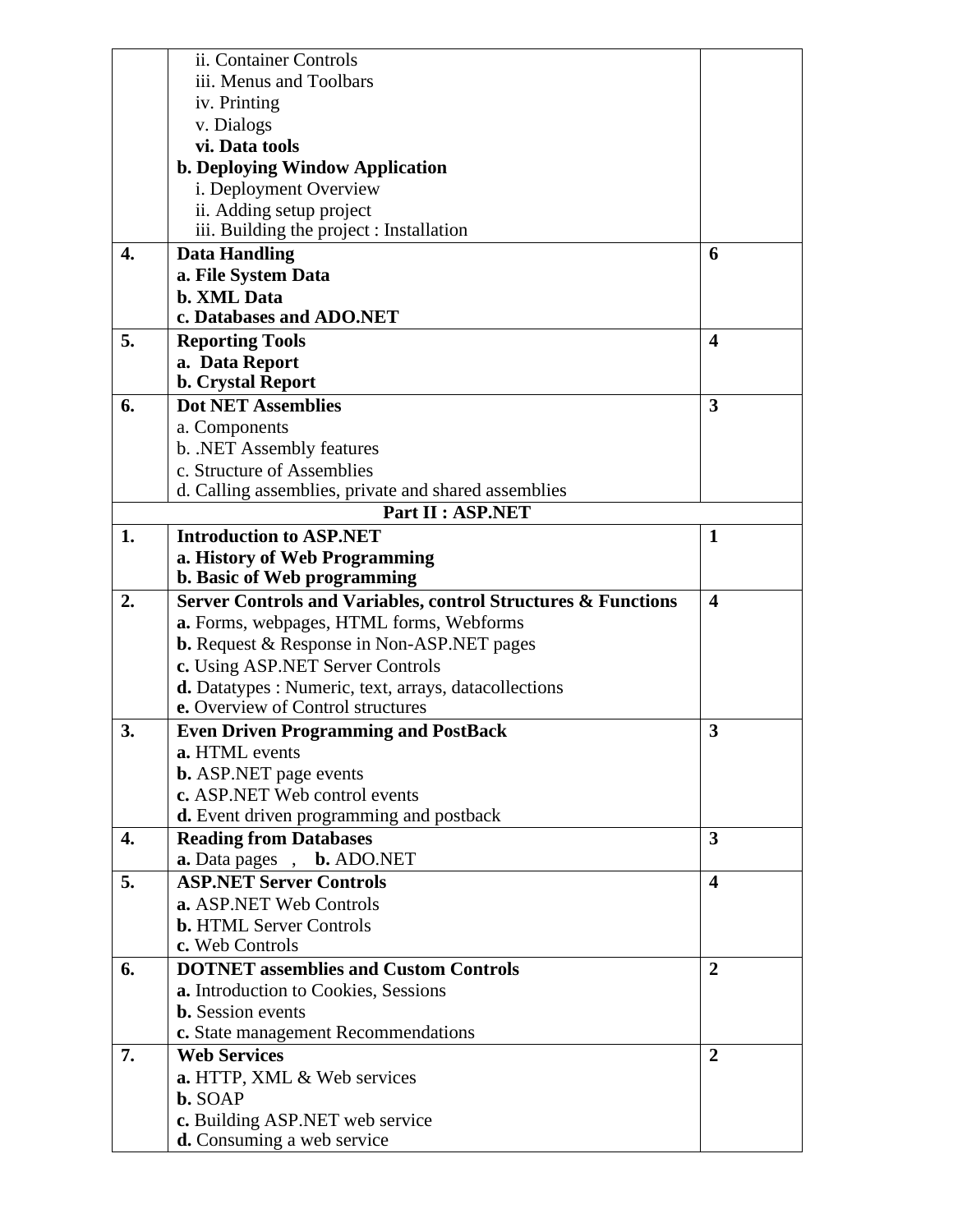#### **Recommended Text and Reference books:**

- 1. Beginning Visual C#, Wrox Publication
- 2. Professional Visual C#, Wrox Publication
- 3. Inside C#, by Tom Archer ISBN: 0735612889 Microsoft Press © 2001, 403 pages
- 4. Beginning ASP.NET 3.5, Wrox Publication
- 5. Programming ASP.NET 3.5 by Jesse Liberty, Dan Maharry, Dan Hurwitz, O'Reilly
- 6. Illustrated C# 2008, Solis, Publication APRESS, ISBN 978-81-8128-958-2
- 7. Professional C# 4.0 and .NET 4by Christian Nagel, Bill Evjen, Jay Glynn, Karli Watson,
- 8. Morgan Skinner, WROX
- 9. Beginning C# Object-Oriented Programming By Dan Clark , Apress
- 10. ADO.NET Examples and Best Practices for C# Programmers, By Peter D. Blackburn Apress
- 11. Database Programming with C#, By Carsten Thomsen, Apress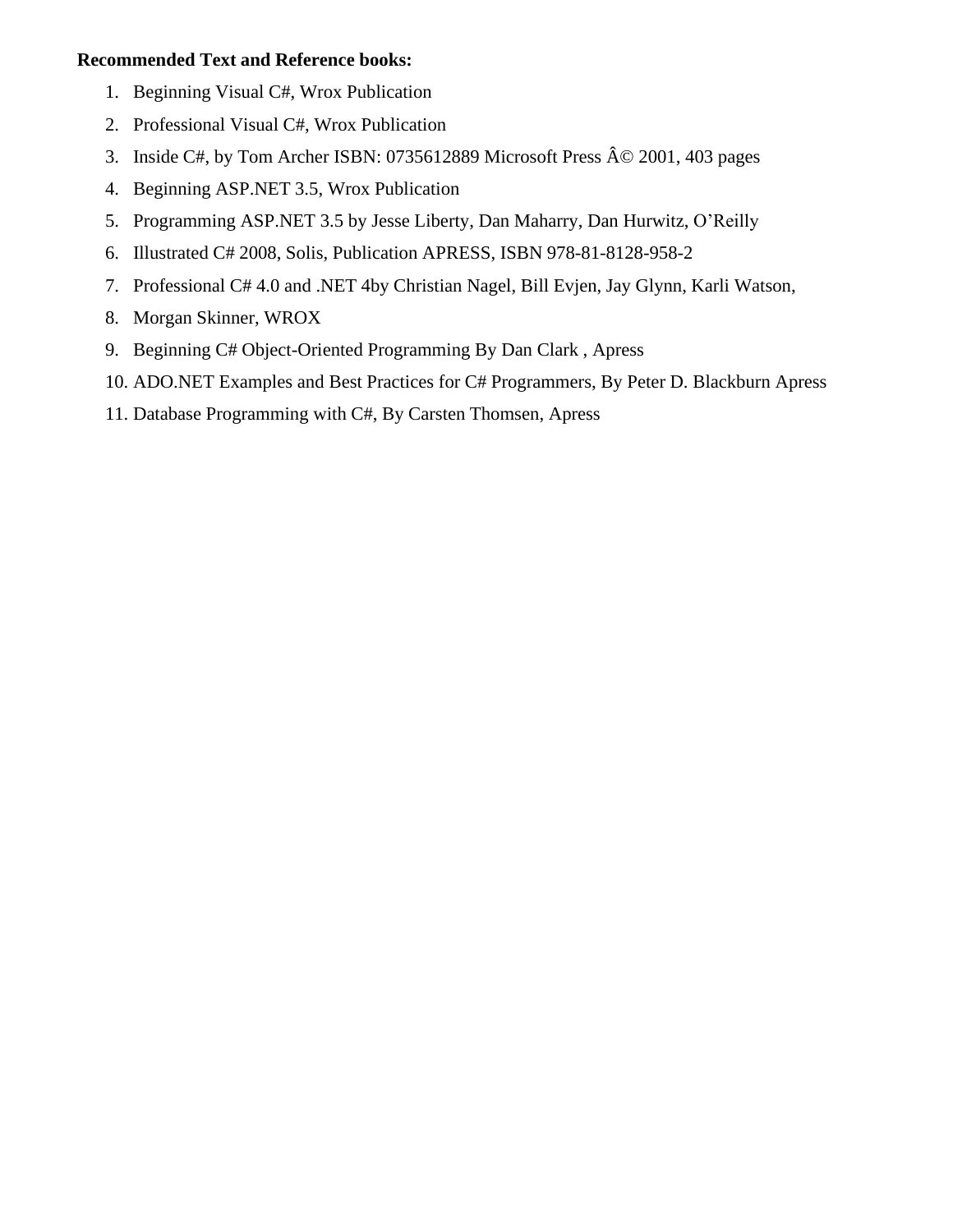Class: M.sc.(Computer science) (Semester-I) Paper Code:COMP4106 Title of Paper: Practical On DOT NET, PPL, Database Technologies

Paper: VI (Lab Course)

Credit:4 (3 Hr. Practical /week/batch) No. of Practicals:12

| <b>Console Application</b>      |  |                                                  |  |  |
|---------------------------------|--|--------------------------------------------------|--|--|
| <b>Assignment 1</b>             |  | Parameter Modifiers (ref, out, params)           |  |  |
| <b>Assignment 2</b>             |  | Delegate and Events                              |  |  |
| <b>Assignment 3</b>             |  | Properties and Indexers                          |  |  |
| <b>Assignment 4</b>             |  | Inheritance and Interface                        |  |  |
| <b>Assignment 5</b>             |  | Polymorphism (Method Overloading, Operator       |  |  |
|                                 |  | Overloading and Method Overriding                |  |  |
| <b>Assignment 6</b>             |  | <b>Exception Handling</b>                        |  |  |
| <b>Assignment 7</b>             |  | Collections                                      |  |  |
| <b>Assignment 8</b>             |  | Generics                                         |  |  |
|                                 |  | <b>Windows Application</b>                       |  |  |
| <b>Assignment 1</b>             |  | <b>Use of Basics Form Controls</b>               |  |  |
| <b>Assignment 2</b>             |  | Use of List Box                                  |  |  |
| <b>Assignment 3</b>             |  | Event Handling (Calculator)                      |  |  |
| <b>Assignment 4</b>             |  | Use of Dialogue Boxes                            |  |  |
| <b>Assignment 5</b>             |  | <b>Simple Database Operations</b>                |  |  |
| <b>Assignment 6</b>             |  | <b>Advanced Database Operations</b>              |  |  |
| <b>Assignment 7</b>             |  | <b>Simple Crystal Report</b>                     |  |  |
| <b>Assignment 8</b>             |  | <b>Advanced Crystal Report</b>                   |  |  |
| <b>ASP.Net Web Applications</b> |  |                                                  |  |  |
| <b>Assignment 1</b>             |  | Use of Web Controls                              |  |  |
| <b>Assignment 2</b>             |  | <b>Validation Controls</b>                       |  |  |
| <b>Assignment 3</b>             |  | Use of CSS                                       |  |  |
| <b>Assignment 4</b>             |  | <b>Database Connectivity</b>                     |  |  |
| <b>Assignment 5</b>             |  | Database Connectivity (Stored Procedure)         |  |  |
| <b>Assignment 6</b>             |  | Use of Master Pages                              |  |  |
| <b>Assignment 7</b>             |  | Use of Master Pages                              |  |  |
| <b>Assignment 8</b>             |  | Use of State Management (Cookies, Sessions)      |  |  |
|                                 |  | <b>PPL Assignments</b>                           |  |  |
| <b>Assignment 1</b>             |  | <b>LISP</b>                                      |  |  |
| <b>Assignment 2</b>             |  | <b>PROLOG</b>                                    |  |  |
|                                 |  | <b>Database Technologies Assignments</b>         |  |  |
| <b>Assignment 1</b>             |  | Creating database, collections, insert, update & |  |  |
|                                 |  | delete documents in NoSQL                        |  |  |
| <b>Assignment 2</b>             |  | Querying documents in NoSQL                      |  |  |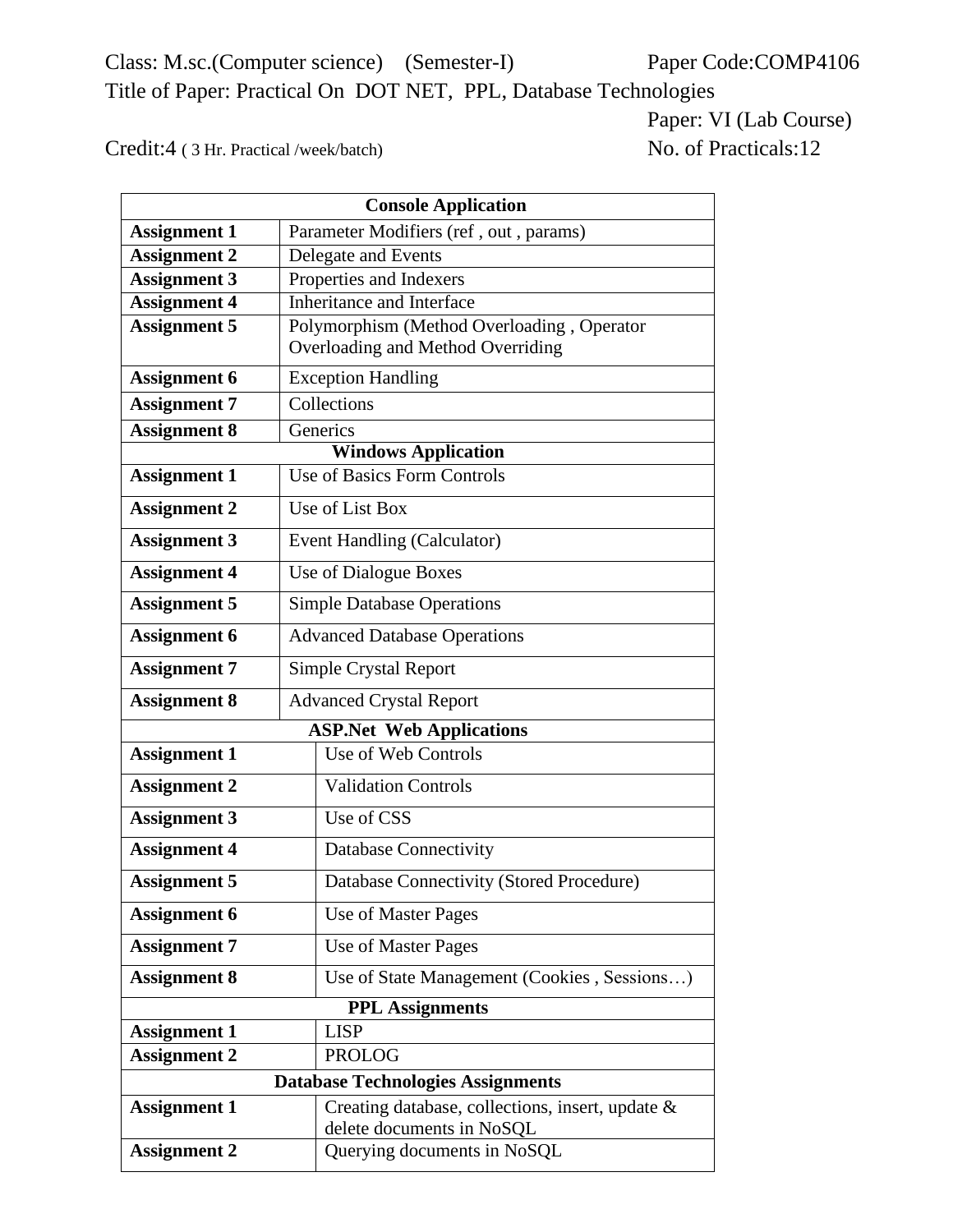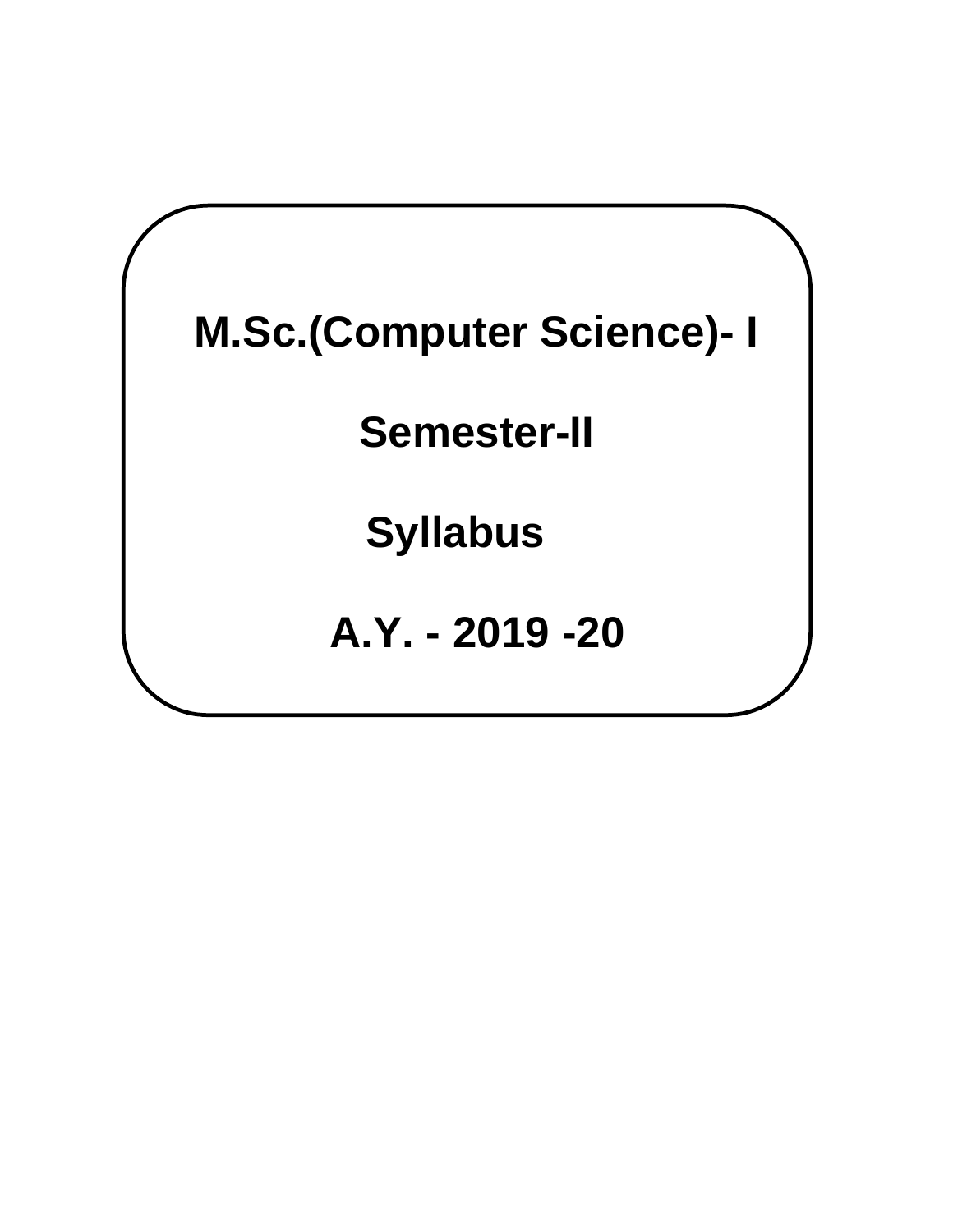Class: M.Sc.I (Computer Science) Semester-II Paper Code: COMP4201 Title of Paper : Digital Image Processing Paper: I Credit : 04 No.Of Lecture: 48

**Learning Objectives:**

- To understand the relation between human visual system and machine perception and processing of digital images.
- To provide a detailed approach towards image processing applications like enhancement, segmentation, and compression.

## **Learning outcome:**

- Review the fundamental concepts of a digital image processing system.
- Analyze images in the frequency domain using various transforms.
- Evaluate the techniques for image enhancement and image restoration.
- Interpret image segmentation and representation techniques

| Unit No.     | <b>Contents</b>                                                                           | No. Of          |
|--------------|-------------------------------------------------------------------------------------------|-----------------|
|              |                                                                                           | <b>Lectures</b> |
| $\mathbf{1}$ | <b>Introduction to DIP</b>                                                                | 03              |
|              | Introduction to Digital Image Processing                                                  |                 |
|              | The origins of Digital Image Processing                                                   |                 |
|              | Examples of Fields that use Digital Image Processing                                      |                 |
|              | Gamma-Ray Imaging                                                                         |                 |
|              | X-Ray Imaging                                                                             |                 |
|              | Imaging in the Ultraviolet Band                                                           |                 |
|              | Imaging in the Visible and Infrared Bands                                                 |                 |
|              | Imaging in the Microwave Band                                                             |                 |
|              | Imaging in the Radio Band                                                                 |                 |
|              | Fundamental steps in Digital Image Processing                                             |                 |
|              | Components of an Image Processing System                                                  |                 |
| 2.           | <b>Digital Image Fundamentals</b>                                                         | 06              |
|              | <b>Elements of Visual Perception</b>                                                      |                 |
|              | Light and the Electromagnetic Spectrum                                                    |                 |
|              | Image sensing and Acquisition                                                             |                 |
|              | <b>Image Sampling and Quantization</b>                                                    |                 |
|              | Some Basic Relationships between Pixels                                                   |                 |
|              | An Introduction to the Mathematical Tools Used in                                         |                 |
|              | <b>Digital Image Processing</b>                                                           |                 |
|              | Array versus Matrix Operations<br>$\circ$                                                 |                 |
|              | o Linear versus Nonlinear Operations                                                      |                 |
|              | o Arithmetic Operations                                                                   |                 |
|              | Set and Logical Operations<br>O                                                           |                 |
| 3.           | <b>Intensity Transformation and Spatial Filtering</b>                                     | 07              |
|              | Background                                                                                |                 |
|              | <b>Some Basic Intensity Transformation Functions</b>                                      |                 |
|              | <b>Histogram Processing</b>                                                               |                 |
|              | <b>Histogram Equalization</b><br>$\circ$                                                  |                 |
|              | <b>Histogram Matching (Specification)</b><br>$\circ$<br><b>Local Histogram Processing</b> |                 |
|              | $\circ$<br><b>Fundamentals of Spatial Filtering</b>                                       |                 |
|              | <b>Smoothing Spatial Filters</b>                                                          |                 |
|              | <b>Sharpening Spatial Filters</b>                                                         |                 |
|              | <b>Combining Spatial Enhancement Methods</b>                                              |                 |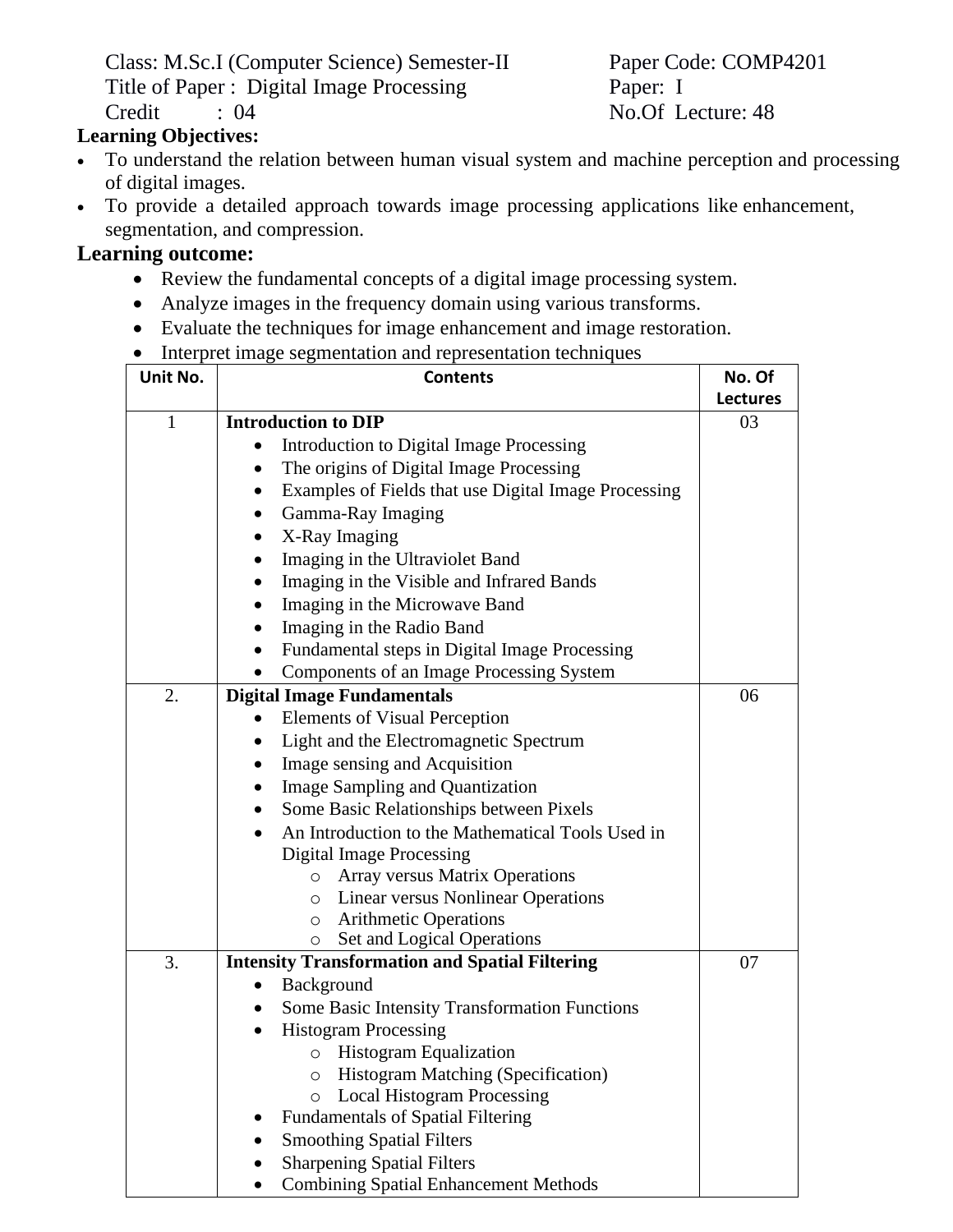| 4. | <b>Filtering in the Frequency Domain</b>                           | 10 |
|----|--------------------------------------------------------------------|----|
|    | Background<br>$\bullet$                                            |    |
|    | <b>Preliminary Concepts</b><br>٠                                   |    |
|    | Sampling and the Fourier Transform of Sampled<br>$\bullet$         |    |
|    | Functions                                                          |    |
|    | The Discrete Fourier Transform (DFT) of One                        |    |
|    | variable                                                           |    |
|    | <b>Extension to Functions of Two Variables</b>                     |    |
|    | Some Properties of the 2-D Discrete Fourier                        |    |
|    | Transform                                                          |    |
|    | The Basics of Filtering in the Frequency Domain                    |    |
|    | <b>Image Smoothing Using Frequency Domain Filters</b><br>$\bullet$ |    |
|    | <b>Image Sharpening Using Frequency Domain Filters</b>             |    |
|    | <b>Selective Filtering</b><br>$\bullet$                            |    |
| 5. | <b>Image Restoration and Reconstruction</b>                        | 06 |
|    | A Model of the Image Degradation / Restoration<br>$\bullet$        |    |
|    | Process                                                            |    |
|    | Noise Models<br>$\bullet$                                          |    |
|    | Restoration in the Presence of Noise Only-Spatial<br>$\bullet$     |    |
|    | Filtering                                                          |    |
|    | Periodic Noise Reduction by Frequency Domain<br>$\bullet$          |    |
|    | Filtering                                                          |    |
|    | <b>O</b> Bandreject Filters                                        |    |
|    | <b>Bandpass Filters</b><br>$\circ$                                 |    |
|    | <b>Notch Filters</b><br>$\circ$                                    |    |
|    | <b>Estimating the Degradation Function</b>                         |    |
|    | <b>Inverse Filtering</b><br>$\bullet$                              |    |
|    | Minimum Mean Square Error(Wiener) Filtering<br>$\bullet$           |    |
|    | Geometric Mean Filter<br>$\bullet$                                 |    |
| 6. | <b>Morphological Image Processing</b>                              | 05 |
|    | Preliminaries<br>$\bullet$                                         |    |
|    | <b>Erosion and Dilation</b>                                        |    |
|    | Opening and Closing                                                |    |
|    | The Hit-or-Miss Transformation                                     |    |
|    | Some Basic Morphological Algorithms<br>$\bullet$                   |    |
|    | <b>Boundary Extraction</b><br>$\circ$                              |    |
|    | Hole Filling<br>$\circ$                                            |    |
|    | <b>Extraction of Connected Components</b><br>$\circ$               |    |
|    | Convex Hull<br>$\circ$                                             |    |
|    | $\circ$ Thinning                                                   |    |
|    | Thickening<br>$\circ$                                              |    |
|    | Skeletons<br>$\circ$                                               |    |
|    | Pruning<br>O                                                       |    |
|    | Morphological Reconstruction<br>$\circ$                            |    |
| 7. | <b>Image Segmentation</b>                                          | 07 |
|    | Fundamentals                                                       |    |
|    | Point, Line, and Edge Detection<br>$\bullet$                       |    |
|    | Background<br>$\circ$                                              |    |
|    | Detection of Isolated Points<br>O                                  |    |
|    | o Line Detection                                                   |    |
|    | o Edge Models                                                      |    |
|    | <b>Basic Edge Detection</b><br>$\circ$                             |    |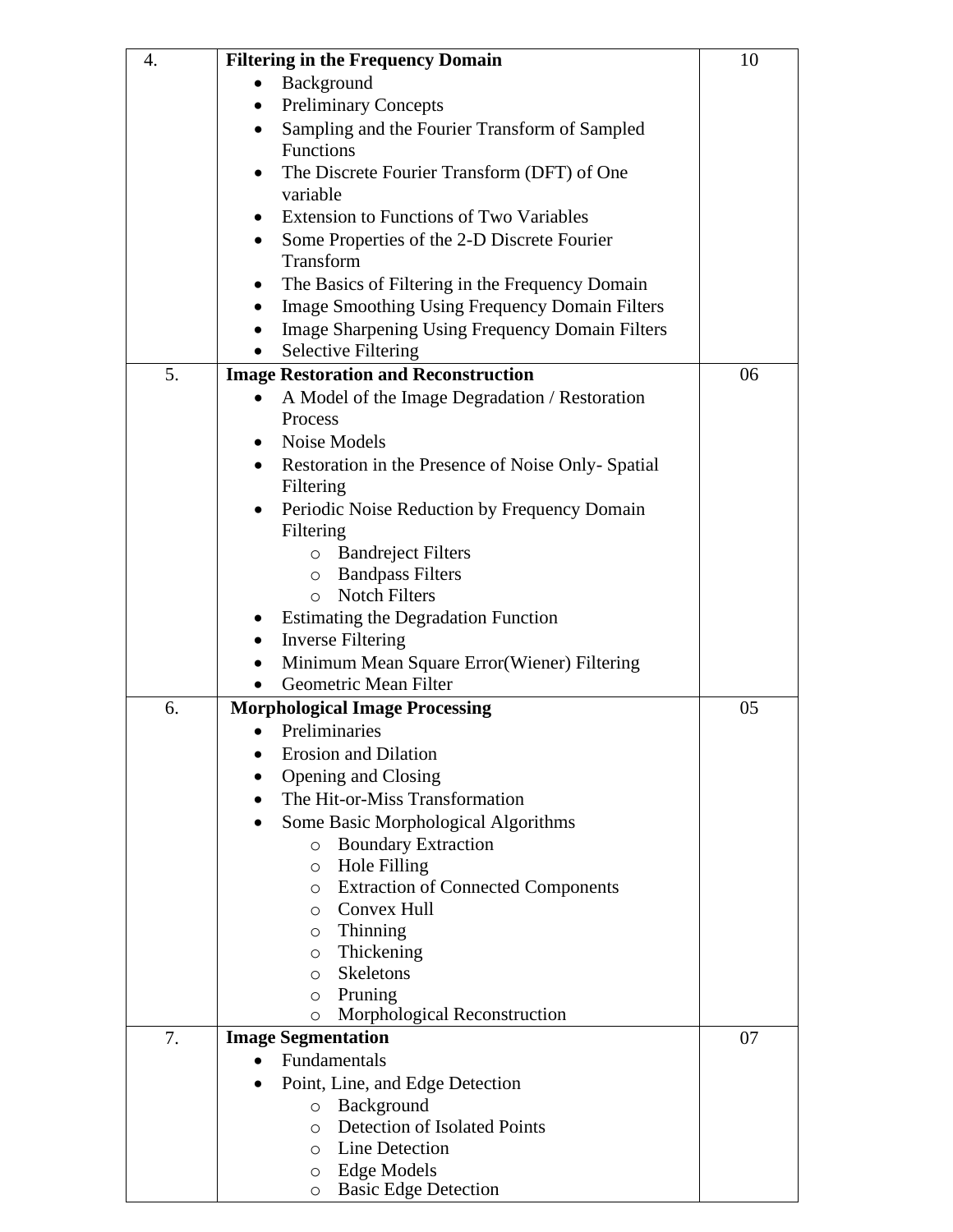|    | Edge Linking and Boundary Detection<br>$\circ$             |    |
|----|------------------------------------------------------------|----|
|    | Thresholding                                               |    |
|    | Foundation<br>$\Omega$                                     |    |
|    | <b>Basic Global Thresholding</b><br>O                      |    |
|    | <b>Optimum Global Thresholding Using Otsu's</b><br>$\circ$ |    |
|    | Method                                                     |    |
|    | Using Image Smoothing to Improve Global<br>$\circ$         |    |
|    | Thresholding                                               |    |
|    | Using Edges to Improve Global Thresholding<br>$\circ$      |    |
|    | <b>Region-Based Segmentation</b>                           |    |
| 8. | <b>Representation and Description</b>                      | 04 |
|    | Representation                                             |    |
|    | <b>Boundary (Border) Following</b><br>$\circ$              |    |
|    | <b>Chain Codes</b><br>$\Omega$                             |    |
|    | Polygonal Approximations Using Minimum-<br>O               |    |
|    | Perimeter Polygons                                         |    |
|    | <b>Other Polygonal Approximation Approaches</b><br>$\circ$ |    |
|    | Signatures<br>$\circ$                                      |    |
|    | <b>Boundary Segments</b><br>$\circ$                        |    |
|    | <b>Skeletons</b><br>$\Omega$                               |    |
|    | <b>Boundary Descriptors</b>                                |    |
|    | <b>Some Simple Descriptors</b><br>$\circ$                  |    |
|    | <b>Shape Numbers</b><br>$\circ$                            |    |
|    | <b>Fourier Descriptors</b><br>$\circ$                      |    |
|    | <b>Regional Descriptors</b>                                |    |
|    | Some Simple Descriptors<br>$\circ$                         |    |
|    | <b>Topological Descriptors</b><br>$\circ$                  |    |
|    | Texture<br>$\circ$                                         |    |

## **Reference Books:**

- 1. Sonka, M., Hlavac, V., Boyle, R. [1999]. Image Processing, Analysis and Machine Vision (2nd edition),PWS Publishing, or (3rd edition) Thompson Engineering, 2007
- 2. Gonzalez, R. C., Woods, R. E., and Eddins, S. L. [2009]. Digital Image Processing Using MATLAB, 2nded., Gatesmark Publishing, Knoxville, TN.
- 3. Anil K. Jain [2001], Fundamentals of digital image processing (2nd Edition), Prentice-Hall, NJ
- 4. Willian K. Pratt [2001], Digital Image Processing (3rd Edition), , John Wiley & Sons, NY
- 5. Burger, Willhelm and Burge, Mark J. [2008]. Digital Image Processing: An Algorithmic IntroductionUsing Java, Springer
- 6. Digital Image Analysis (With CD-ROM), Kropatsch, Springer, ISBN 978038795066
- 7. Digital Image Processing, 6e (With CD), Jähne, Springer, ISBN:978-3-540-24035-8 2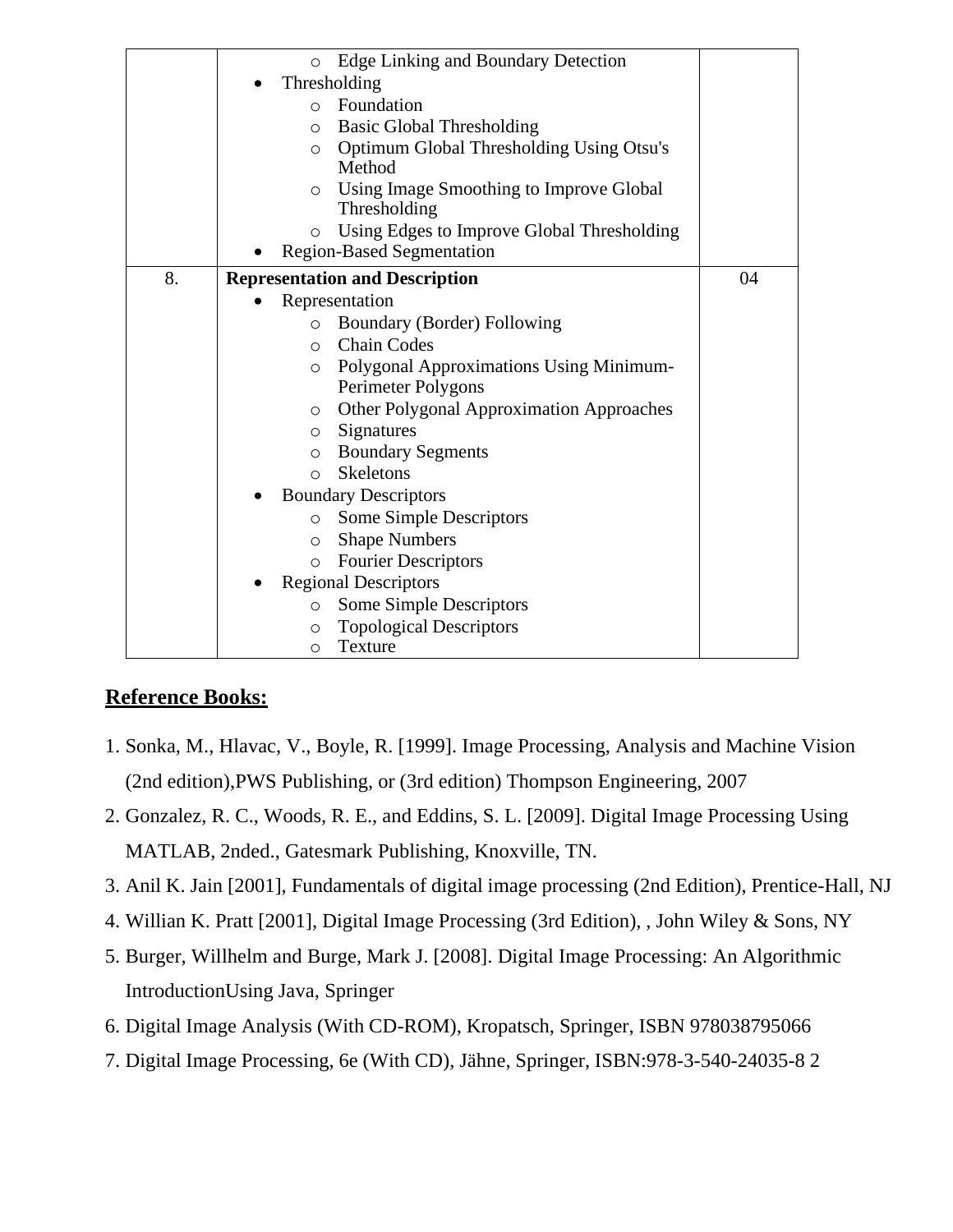Class : M.Sc. (Computer Science )(Semester – II) Paper Code :COMP4202

Title of Paper : Data Mining and Data Warehousing Paper: II

# **Prerequisites :**

• Basic Knowledge of databases handling.

# **Learning Objectives :**

- To study different data preprocessing techniques.
- To introduce the core concepts of data warehousing techniques and implementation.
- To introduce the core concepts of data mining techniques and applications.
- To study advanced data mining techniques.
- To use data mining software on various data sets by using proper algorithms.

# **Learning Outcomes :**

- Students will understand both the theoretical and practical aspects data mining.
- Understand basic data mining algorithms, methods, and tools
- Understand data mining principles and techniques:
- Understanding the basic concepts of OLAP.
- Understanding the basic concepts of Data Warehouse.

| Unit        | <b>Title and Contents</b>             | No. of                  |
|-------------|---------------------------------------|-------------------------|
|             |                                       | <b>Lectures</b>         |
|             | 1. Data Preprocessing                 |                         |
|             | 1.1 Introduction                      |                         |
|             | 1.2 Data Processing prerequisites     |                         |
|             | 1.3 Data Objects and Attribute Types  |                         |
|             | 1.3.1 Attribute                       |                         |
|             | 1.3.2 Nominal Attributes              |                         |
|             | 1.3.3 Binary Attributes               |                         |
|             | 1.3.4 Ordinal Attributes              |                         |
|             | 1.3.5 Numeric Attributes              |                         |
| Unit $-I$   | 1.3.6 Discrete Attributes             | $\overline{\mathbf{4}}$ |
|             | 1.3.7 Continuous Attributes           |                         |
|             | 1.4 Need for Preprocessing            |                         |
|             | 1.5 Major Tasks in Data Preprocessing |                         |
|             | 1.5.1 Data Cleaning                   |                         |
|             | 1.5.2 Data Integration                |                         |
|             | 1.5.3 Data Reduction                  |                         |
|             | 1.5.4 Data Transformation             |                         |
|             | 1.5.5 Data Discretization             |                         |
|             | 1.6 Missing Values                    |                         |
|             | 1.7 Noisy Data                        |                         |
|             | 2. Introduction to Data Warehousing   |                         |
|             | 2.1 Introduction                      |                         |
|             | 2.2 Data Warehouse: Basic Concepts    |                         |
|             | 2.2.1 Datawarehouse definition        |                         |
| $Unit - II$ | 2.2.2 Comparison of OLTP and OLAP     | 7                       |
|             | 2.2.3 Datamart                        |                         |
|             | 2.2.4 Metadata Repository             |                         |
|             | 2.3 Architecture of Data Warehouse    |                         |
|             | 2.4 Data Warehouse Models             |                         |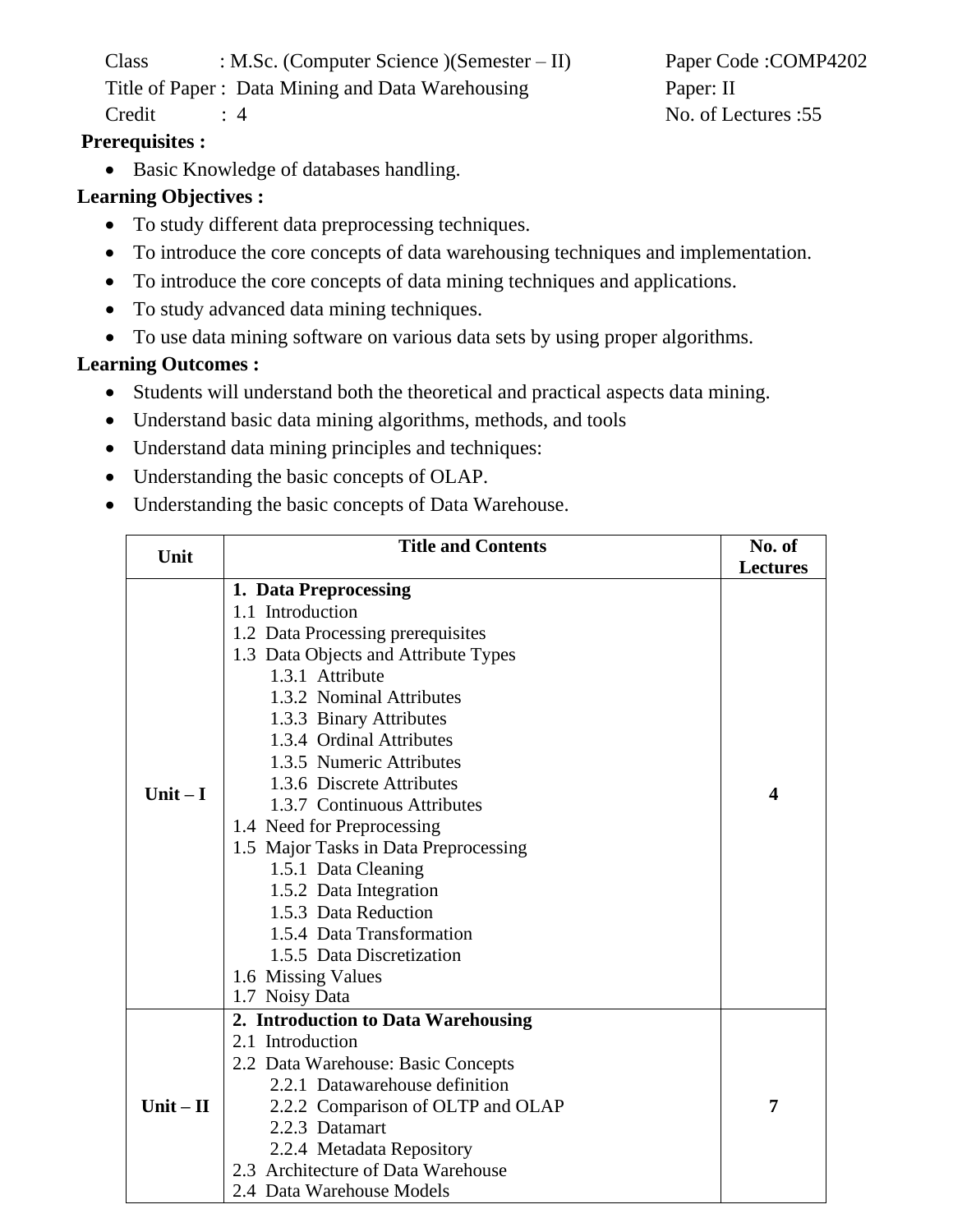|              | 2.4.1 Enterprise Warehouse                         |    |
|--------------|----------------------------------------------------|----|
|              | 2.4.2 Data Mart                                    |    |
|              | 2.4.3 Virtual Warehouse                            |    |
|              | 2.5 Data Cube and OLAP                             |    |
|              | 2.5.1 Dimension                                    |    |
|              | 2.5.2 Fact                                         |    |
|              | 2.5.3 Measures                                     |    |
|              | 2.5.4 Dimension Table                              |    |
|              | 2.5.5 Fact Table                                   |    |
|              | 2.5.6 Data Cube                                    |    |
|              | 2.5.7 Cuboid, Apex Cuboid, Base Cuboid             |    |
|              | 2.5.8 OLAP operations                              |    |
|              | 2.6 Dimensional Data Modeling                      |    |
|              | 2.6.1 Star Schema                                  |    |
|              | 2.6.2 Snowflake Schema                             |    |
|              | 2.6.3 Fact Constellation Schema                    |    |
|              | 3. Introduction to Data Mining                     |    |
|              | 3.1 Introduction                                   |    |
|              | 3.2 Data Mining: Basic Concepts                    |    |
|              | 3.3 Knowledge Discovery in Databases Process       |    |
|              | 3.4 Data Mining Tasks                              |    |
| $Unit - III$ | 3.4.1 Descriptive                                  | 6  |
|              | 3.4.2 Predictive                                   |    |
|              | 3.5 Data Mining Issues                             |    |
|              | 3.6 Data Mining Metrics                            |    |
|              | 3.7 Social Implications of Data Mining             |    |
|              | 3.8 Applications of Data Mining                    |    |
|              | <b>4. Data Mining Techniques</b>                   |    |
|              | 4.1 Introduction                                   |    |
|              | 4.2 Frequent item-sets and association rule mining |    |
|              | 4.2.1 Itemset                                      |    |
|              | 4.2.2 Frequent Pattern                             |    |
|              | 4.2.3 Support                                      |    |
|              | 4.2.4 Confidence                                   |    |
|              | 4.2.5 Downward-Closure Property                    |    |
|              | 4.2.6 Market Basket Analysis                       |    |
|              | 4.2.7 Horizontal Data format                       |    |
| Unit $-$ IV  | 4.2.8 Vertical Data format                         | 8  |
|              | 4.2.9 Apriori algorithm                            |    |
|              | 4.3 FP-Tree algorithm                              |    |
|              | 4.4 Graph Mining                                   |    |
|              | 4.4.1 Frequent Sub-graph mining                    |    |
|              | 4.4.2 Apriori-based Approach                       |    |
|              | 4.4.3 Pattern growth Approach                      |    |
|              | 4.6 Tree mining                                    |    |
|              | 5. Classification & Prediction                     |    |
|              | 5.1 Introduction                                   |    |
|              | 5.2 Decision Tree Learning                         |    |
| Unit - V     | 5.2.1 Construction                                 | 12 |
|              | 5.2.2 Basic Decision Tree Algorithm                |    |
|              |                                                    |    |
|              | 5.2.3 Performance                                  |    |
|              | 5.2.4 Attribute Selection<br>5.2.5 Issues          |    |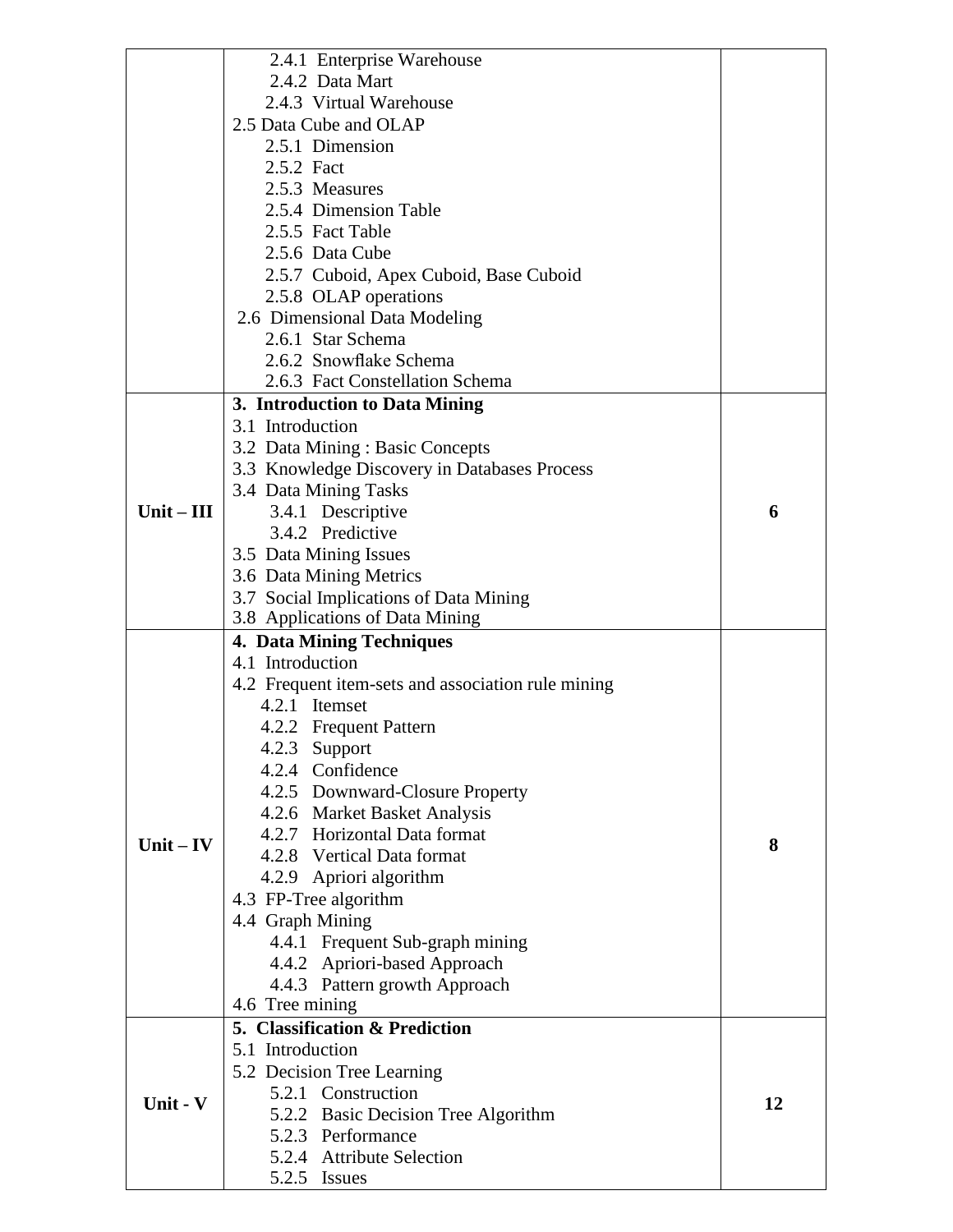|             | 5.2.6 Classification and Regression Tree(CART)   |                         |
|-------------|--------------------------------------------------|-------------------------|
|             | 5.3 Bayesian Classification                      |                         |
|             | 5.3.1 Bays Theorem                               |                         |
|             | 5.3.2 Navie Baysian Classfier                    |                         |
|             | 5.3.3 Bayesian Network                           |                         |
|             | 5.3.4 Inference                                  |                         |
|             | 5.3.5 Parameter Learning                         |                         |
|             | 5.3.6 Structure Learning                         |                         |
|             | Linear Classification<br>5.4                     |                         |
|             | 5.4.1 Least Squares                              |                         |
|             | 5.4.2 Perceptron                                 |                         |
|             | 5.4.3 Support Vector Machine (SVM)               |                         |
|             | 5.5 Prediction                                   |                         |
|             | 5.5.1 Linear Regression                          |                         |
|             | 5.5.2 Nonlinear Regression                       |                         |
|             | <b>6. Accuracy Measures</b>                      |                         |
|             | 6.1 Introduction                                 |                         |
|             | 6.2 Precision                                    |                         |
| $Unit - VI$ | 6.3 Recall                                       | 3                       |
|             | 6.4 F-measure                                    |                         |
|             | 6.5 Confusion Matrix                             |                         |
|             | 6.6 Cross Validation                             |                         |
|             | 6.7 Bootstrap                                    |                         |
|             | 7. Clustering                                    |                         |
| Unit $-$    | 7.1 Introduction                                 |                         |
|             | 7.2 K-means                                      | 5                       |
| VII         | 7.3 Expectation Maximization (EM) algorithm      |                         |
|             | 7.4 Hierarchical clustering                      |                         |
|             | 7.5 Correlation clustering                       |                         |
|             | 8. Data Mining Trends and Research Frontiers     |                         |
|             | 8.1 Introduction                                 |                         |
|             | 8.2 Text mining                                  |                         |
|             | 8.2.1 Text Mining Approaches                     |                         |
|             | 8.2.2 Text Mining Applications                   |                         |
|             | 8.3 Web Mining                                   |                         |
| Unit-       | 8.3.1 Web Mining Tasks                           | 6                       |
| <b>VIII</b> | 8.3.2 Web Mining Applications                    |                         |
|             | 8.3.3 Basic introduction of Mining Sequence Data |                         |
|             | a) Mining of Time-Series Data                    |                         |
|             | b) Mining of Symbolic Sequences Data             |                         |
|             | c) Mining of Biological Sequences Data           |                         |
|             | d) Mining of Spatial Data                        |                         |
|             | e) Mining of Visual and Audio Data               |                         |
|             | 9. Software for data mining                      |                         |
|             | 9.1 Introduction                                 |                         |
|             | 9.2 The Explorer                                 |                         |
| $Unit - IX$ | 9.3 The Knowledge flow interface                 | $\overline{\mathbf{4}}$ |
|             | 9.4 Experimenter                                 |                         |
|             | 9.5 Command Line Interface                       |                         |
|             | 9.6 Decision Tree with the help of weka          |                         |
|             | 9.7 Apriori Algorithm with the help of weka      |                         |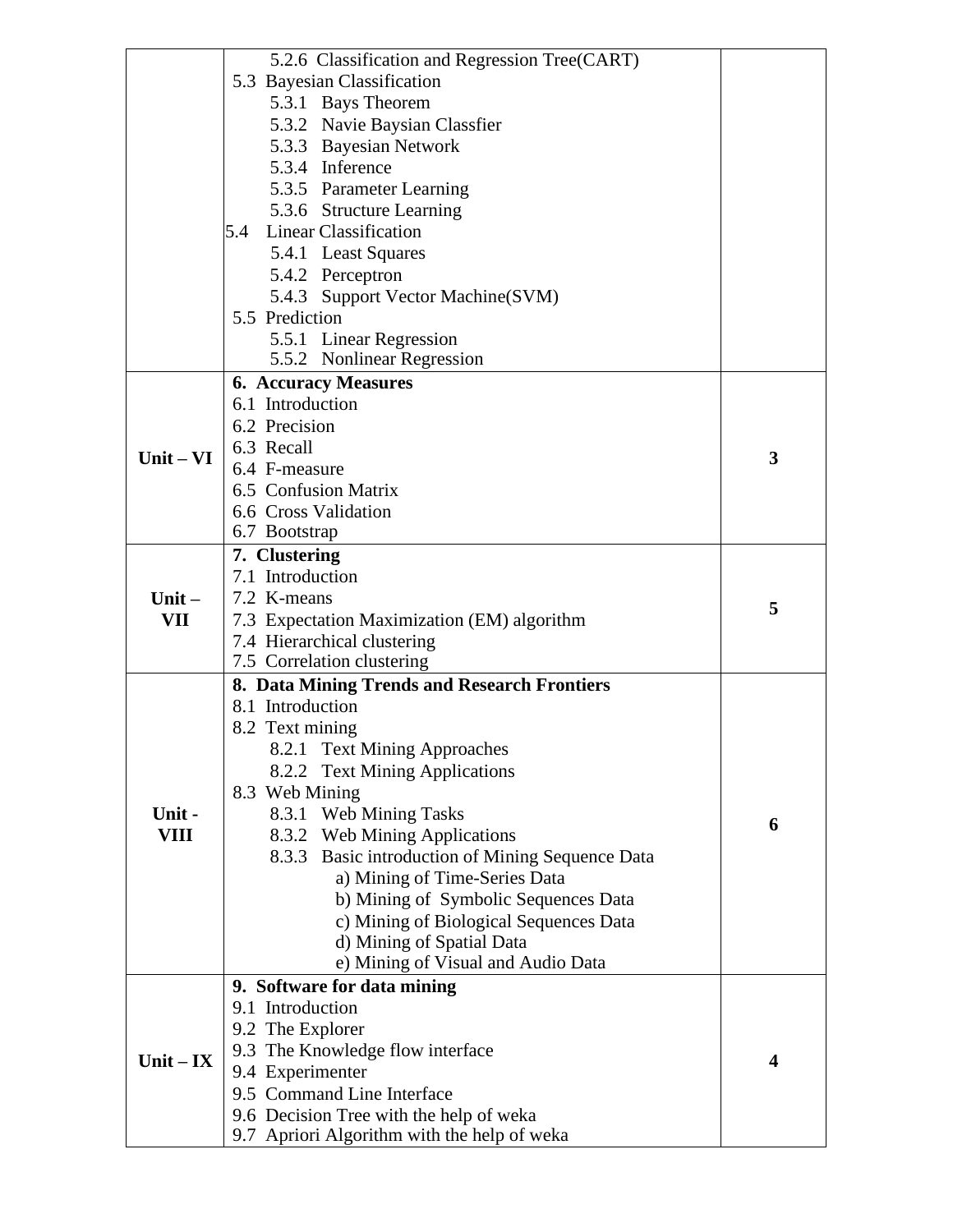#### **References :**

- 1. Data Mining: Concepts and Techniques , Jiawei Han, Micheline Kamber, Jian Pei, Elsevier Morgan Kaumann Publishers.
- 2. Introduction to data mining : Pang Ning Tan, Michael Steinbach, Vipin Kumar
- 3. The WEKA Workbench Eibe Frank, Mark A. Hall, and Ian H. Witten Online Appendix for "Data Mining: Practical Machine Learning Tools and Techniques" Morgan Kaufmann, Fourth Edition, 2016
- 4. [Research-Papers]: Some of the relevant research papers that contain recent results and developments in data mining field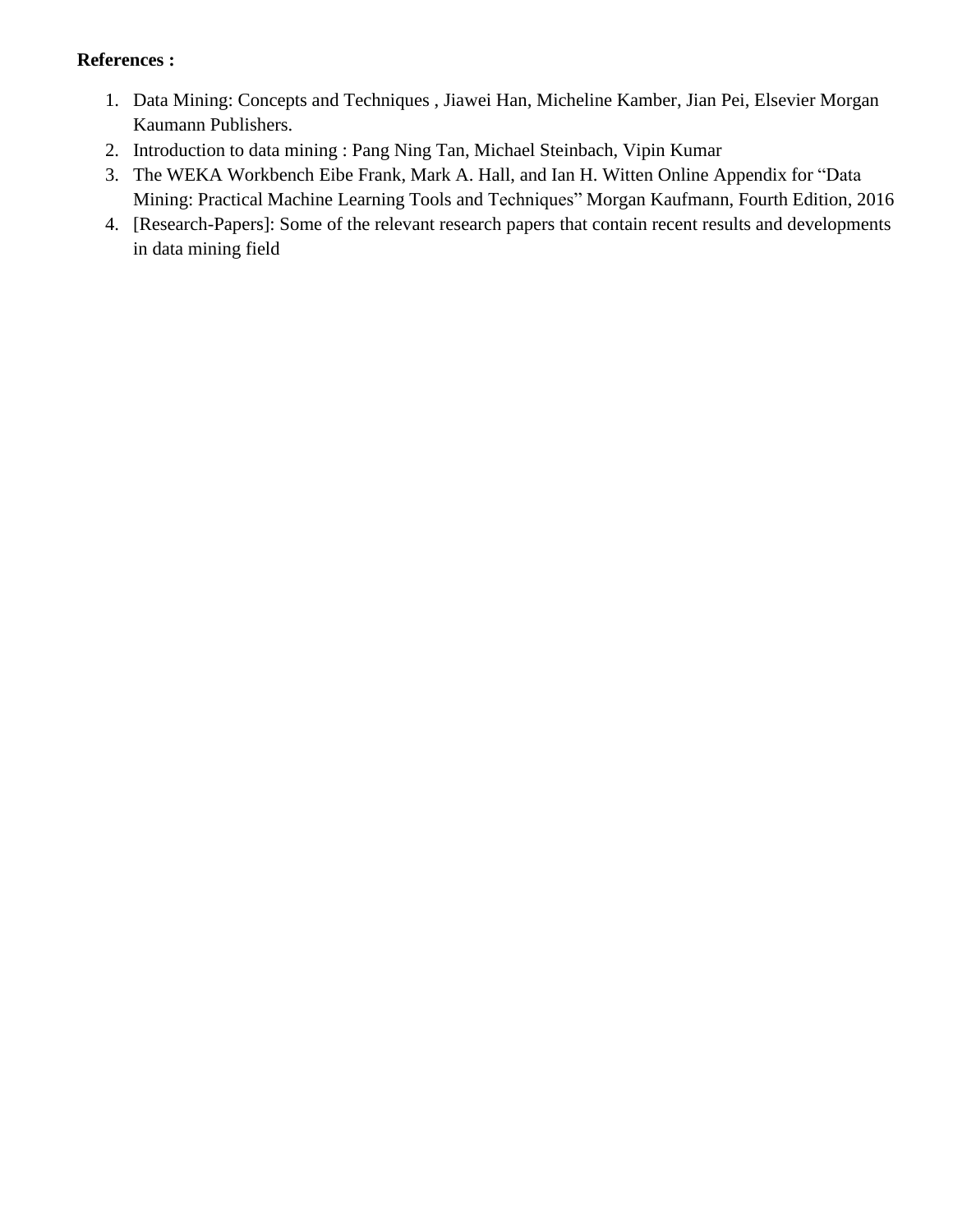Class : M.Sc. (Computer Science )(Semester – II) Paper Code :COMP4203

Title of Paper : Python Programming Paper: III

**Prerequisites:**

- To introduce various concepts of programming to the students using Python.
- Students should be able to apply the problem solving skills using Python

**Learning Objectives:** Student successfully computing this course will be able to understand and gain the knowledge of the subject

| <b>Units</b> | <b>Title and Contents</b>                                             | No. of          |
|--------------|-----------------------------------------------------------------------|-----------------|
|              |                                                                       | <b>Lectures</b> |
| Unit -I      | <b>Introduction to Python Scripting</b>                               |                 |
|              | Why Scripting is Useful in Computational Science                      | 06              |
|              | <b>Classification of Programming Languages</b><br>$\bullet$           |                 |
|              | Productive Pairs of Programming Languages<br>$\bullet$                |                 |
|              | <b>Gluing Existing Applications</b><br>٠                              |                 |
|              | Scripting Yields Shorter Code, Efficiency                             |                 |
|              | Type-Specification (Declaration) of Variables                         |                 |
|              | <b>Flexible Function Interfaces</b><br>$\bullet$                      |                 |
|              | <b>Interactive Computing</b>                                          |                 |
|              | Creating Code at Run Time<br>$\bullet$                                |                 |
|              | <b>Nested Heterogeneous Data Structures</b>                           |                 |
|              | <b>GUI Programming</b>                                                |                 |
|              | Mixed Language Programming                                            |                 |
|              | When to Choose a Dynamically Typed Language                           |                 |
|              | Why Python? Script or Program?                                        |                 |
|              | <b>Application of Python</b>                                          |                 |
|              | Concept (immutable)                                                   |                 |
| Unit -II     | <b>Basic Python</b>                                                   |                 |
|              | Python identifiers and reserved words                                 | 06              |
|              | Lines and indentation, multi-line statements                          |                 |
|              | Comments<br>$\bullet$                                                 |                 |
|              | Input/output with print and input functions,                          |                 |
|              | Command line arguments and processing command line<br>$\bullet$       |                 |
|              | arguments                                                             |                 |
|              | Standard data types - basic, none, Boolean (true & False),            |                 |
|              | numbers                                                               |                 |
|              | Python strings                                                        |                 |
|              | Data type conversion                                                  |                 |
|              | Python basic operators (Arithmetic, comparison, assignment,           |                 |
|              | bitwise logical)                                                      |                 |
|              | Python membership operators (in $&$ not in)<br>٠                      |                 |
|              | Python identity operators (is $\&$ is not)                            |                 |
|              | Operator precedence                                                   |                 |
|              | Control Statements, Python loops, Iterating by                        |                 |
|              | subsequence index, loop control statements (break, continue,<br>pass) |                 |
|              | Mathematical functions and constants (import math), Random            |                 |
|              | number functions                                                      |                 |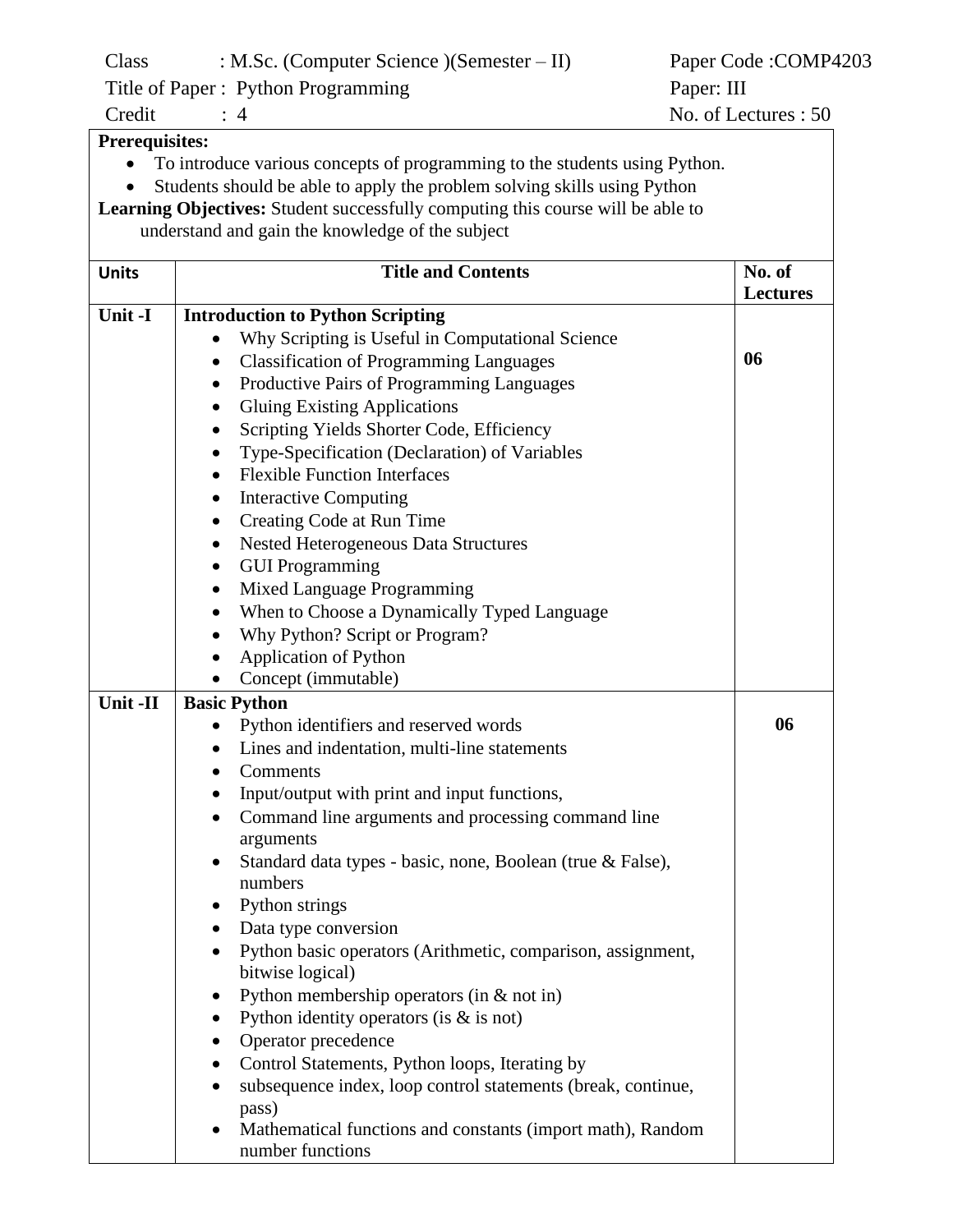| $Unit -$   | <b>Python strings</b>                                                                            |    |
|------------|--------------------------------------------------------------------------------------------------|----|
| Ш          | Concept, escape characters                                                                       | 06 |
|            | String special operations                                                                        |    |
|            | String formatting operator                                                                       |    |
|            | Single quotes, Double quotes, Triple quotes                                                      |    |
|            | Raw String, Unicode strings, Built-in String methods.                                            |    |
|            | Python Lists - concept, creating and accessing elements,                                         |    |
|            | updating & deleting lists, basic list operations, reverse                                        |    |
|            | Indexing, slicing and Matrices                                                                   |    |
|            | built-in List functions                                                                          |    |
|            | Functional programming tools - filter(), map(), and reduce()                                     |    |
|            | Using Lists as stacks and Queues, List comprehensions                                            |    |
| Unit-      | <b>Python tuples and sets</b>                                                                    |    |
| IV         | Creating & deleting tuples                                                                       |    |
|            | Accessing values in a tuple                                                                      | 06 |
|            | Updating tuples, delete tuple elements                                                           |    |
|            | Basic tuple operations<br>٠                                                                      |    |
|            | Indexing, slicing and Matrices, built- in tuple functions.                                       |    |
| Unit $-$ V | Sets - Concept, operations.                                                                      | 04 |
|            | <b>Python Dictionary</b>                                                                         |    |
|            | Concept (mutable)                                                                                |    |
|            | Creating and accessing values in a dictionary<br>Updating dictionary, delete dictionary elements |    |
|            | Properties of dictionary keys<br>٠                                                               |    |
|            | built-in dictionary functions and methods.                                                       |    |
|            |                                                                                                  |    |
| Unit $-$   | <b>Functions</b>                                                                                 | 08 |
| VI         | Defining a function (def)                                                                        |    |
|            | Calling a function                                                                               |    |
|            | Function arguments - Pass by value, Keyword Arguments,<br>$\bullet$                              |    |
|            | default arguments                                                                                |    |
|            | Scope of variable - basic rules                                                                  |    |
|            | <b>Documentation Strings</b>                                                                     |    |
|            | Variable Number of Arguments                                                                     |    |
|            | Call by Reference                                                                                |    |
|            | Order of arguments (positional, extra & keyword)                                                 |    |
|            | Anonymous functions                                                                              |    |
|            | Recursion                                                                                        |    |
|            | Treatment of Input and Output Arguments                                                          |    |
|            | Unpacking argument lists                                                                         |    |
|            | Lambda forms                                                                                     |    |
|            | <b>Function Objects</b>                                                                          |    |
|            | function ducktyping & polymorphism                                                               |    |
|            | Generators (functions and expressions) and iterators, list                                       |    |
|            | comprehensions                                                                                   |    |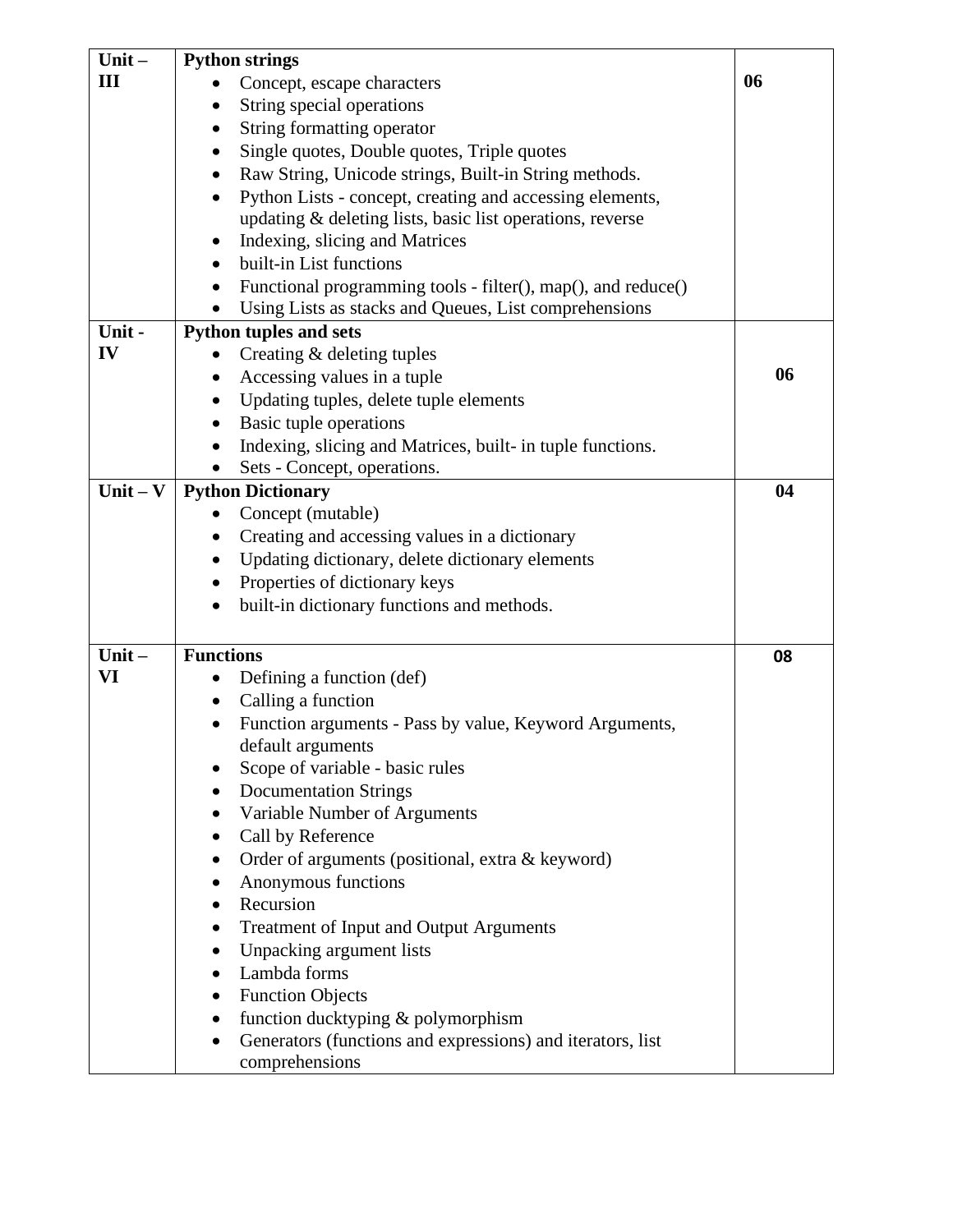| Unit $-$                                                                                               | <b>Files and Directories</b>                                                           | 06 |  |  |  |
|--------------------------------------------------------------------------------------------------------|----------------------------------------------------------------------------------------|----|--|--|--|
| VII                                                                                                    | <b>Creating files</b>                                                                  |    |  |  |  |
|                                                                                                        | Operations on files (open, close, read, write)                                         |    |  |  |  |
|                                                                                                        | File object attributes, file positions, Listing Files in a Directory                   |    |  |  |  |
|                                                                                                        | <b>Testing File Types</b><br>٠                                                         |    |  |  |  |
|                                                                                                        | Removing Files and Directories                                                         |    |  |  |  |
|                                                                                                        | Copying and Renaming Files                                                             |    |  |  |  |
|                                                                                                        | <b>Splitting Pathnames</b>                                                             |    |  |  |  |
|                                                                                                        | Creating and Moving to Directories                                                     |    |  |  |  |
|                                                                                                        | <b>Traversing Directory Trees</b><br>$\bullet$                                         |    |  |  |  |
|                                                                                                        | Illustrative programs: word count, copy file<br>$\bullet$                              |    |  |  |  |
| $Unit -$                                                                                               | <b>Python Classes / Objects</b>                                                        | 08 |  |  |  |
| VIII                                                                                                   | Object oriented programming and classes in Python - creating                           |    |  |  |  |
|                                                                                                        | classes, instance objects, accessing members                                           |    |  |  |  |
|                                                                                                        | Data hiding (the double underscore prefix)                                             |    |  |  |  |
|                                                                                                        | Built-in class attributes<br>$\bullet$                                                 |    |  |  |  |
|                                                                                                        | Garbage collection : the constructor                                                   |    |  |  |  |
|                                                                                                        | Overloading methods and operators<br>٠                                                 |    |  |  |  |
|                                                                                                        | Inheritance - implementing a subclass, overriding methods<br>$\bullet$                 |    |  |  |  |
|                                                                                                        | Recursive calls to methods                                                             |    |  |  |  |
|                                                                                                        | Class variables, class methods, and static methods                                     |    |  |  |  |
| $Unit -$                                                                                               | <b>Python Exceptions</b>                                                               | 02 |  |  |  |
| IX                                                                                                     | Exception handling : assert statement                                                  |    |  |  |  |
|                                                                                                        | Except clause - with no exceptions and multiple exceptions                             |    |  |  |  |
|                                                                                                        | Try - finally, raising exceptions, user-defined exceptions.<br>$\bullet$               |    |  |  |  |
|                                                                                                        |                                                                                        |    |  |  |  |
|                                                                                                        |                                                                                        |    |  |  |  |
| <b>Reference Books:</b>                                                                                | 1. Introducing Python-Modern Computing in Simple Packages - Bill Lubanovic, O., Reilly |    |  |  |  |
| Publication                                                                                            |                                                                                        |    |  |  |  |
|                                                                                                        | 2. Beginning Python: From Novice to Professional, Magnus Lie Hetland, Apress           |    |  |  |  |
|                                                                                                        | 3. Practical Programming: An Introduction to Computer Science Using Python 3, Paul     |    |  |  |  |
|                                                                                                        | Gries, et al., Pragmatic Bookshelf, 2/E 2014                                           |    |  |  |  |
|                                                                                                        | 4. Introduction to Computer Science Using Python- Charles Dierbach, Wiley Publication  |    |  |  |  |
|                                                                                                        | Learning with Python ", Green Tea Press, 2002                                          |    |  |  |  |
| 5. E-Books: python_tutorial. pdf, python_book_01.pdf                                                   |                                                                                        |    |  |  |  |
|                                                                                                        | 6. Beginning Programming with Python for Dummies Paperback - 2015 by John Paul         |    |  |  |  |
| Mueller                                                                                                |                                                                                        |    |  |  |  |
| 7. A Beginner"s Python Tutorial: http://en.wikibooks.org/wiki/A Beginner%27s Python                    |                                                                                        |    |  |  |  |
| Tutorial.<br>4. Introduction to Artificial Intelligence and Expert System, Prentice Hall of India Pvt. |                                                                                        |    |  |  |  |
|                                                                                                        | Ltd., New Delhi, 1997, 2nd Printing, by Dan Patterson                                  |    |  |  |  |
|                                                                                                        |                                                                                        |    |  |  |  |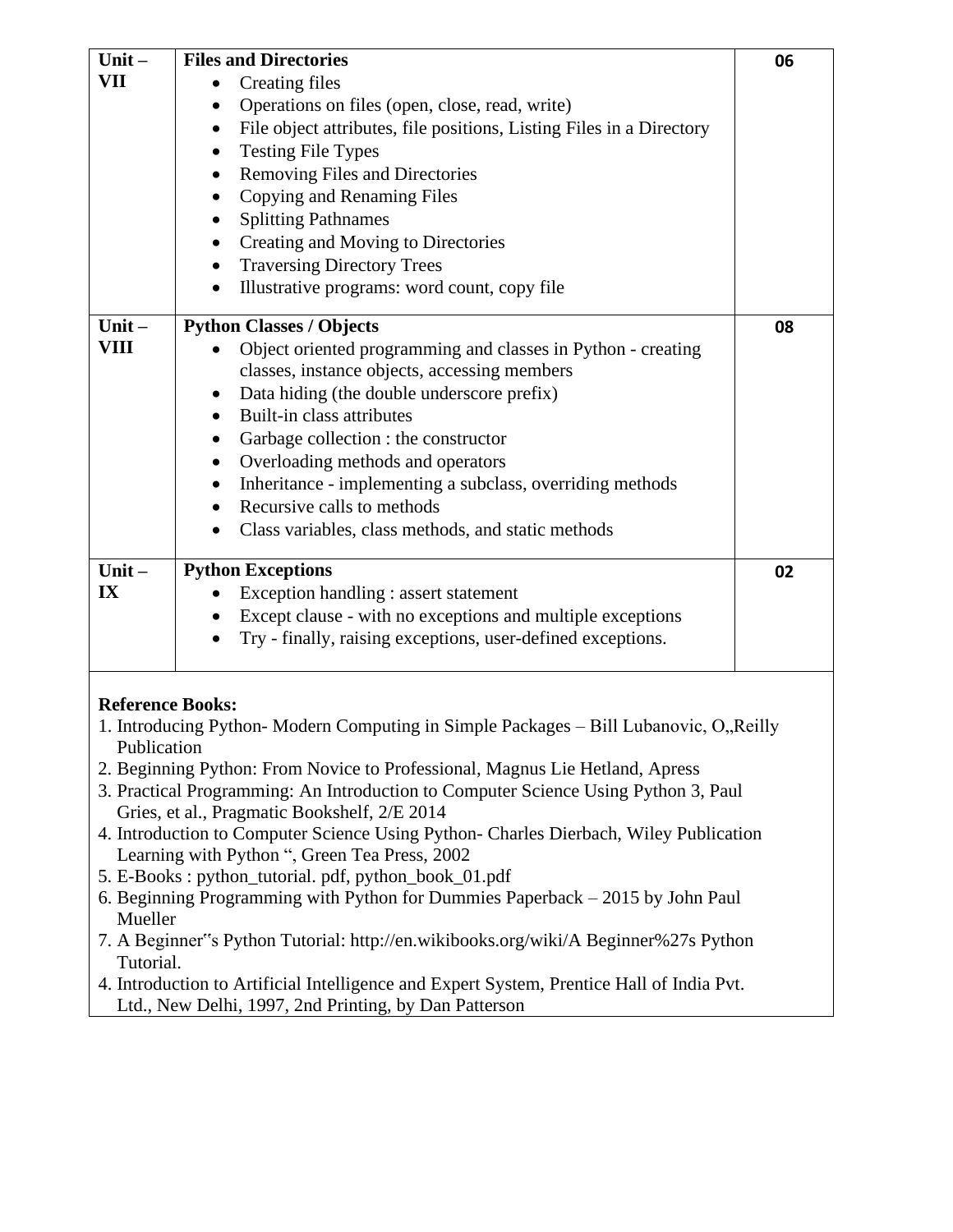Class: M.Sc. (Computer Science)(Semester-II) PAPER CODE: COMP4204 Title of paper: Advanced Operating System PAPER –IV Credit -4 No. of Lectures 50

## **Prerequisites:**

- Working knowledge of C programming.
- Basic Computer Architecture concepts.
- Basic algorithms and data structure concepts.

#### **Learning Objectives:**

Students successfully computing this course will be able to:

- Teaches Advanced Operating Systems Concepts using Unix/Linux and Windows as Representative examples.
- Strikes a delicate balance between theory (covered in TextBook-2,3) and practical applications (covered in TextBook-1, 4).
- In fact, most Units start with the theory and then switches focus on how the concepts are implemented in a C program.
- Describes the programming interface to the Unix/Linux system the system call interface.
- It is intended for anyone writing C programs that run under Unix/Linux.it concludes with an overview of Windows Threads Management.
- Finally it includes with an overview of Android Operating System.

## **Learning Outcome:**

• This course provides an understanding of the functions of Operating Systems. It also provides an insight into functional modules of Operating Systems.

| Unit   | <b>Title and Contents</b>                                                                                                                                                                                                                                                                                                                                                                                                                                                                                                                                                                                                                                                                                                                                                                                                                                                                                                                       | No. of   |
|--------|-------------------------------------------------------------------------------------------------------------------------------------------------------------------------------------------------------------------------------------------------------------------------------------------------------------------------------------------------------------------------------------------------------------------------------------------------------------------------------------------------------------------------------------------------------------------------------------------------------------------------------------------------------------------------------------------------------------------------------------------------------------------------------------------------------------------------------------------------------------------------------------------------------------------------------------------------|----------|
|        |                                                                                                                                                                                                                                                                                                                                                                                                                                                                                                                                                                                                                                                                                                                                                                                                                                                                                                                                                 | lectures |
|        | <b>Introduction to UNIX/Linux Kernel</b>                                                                                                                                                                                                                                                                                                                                                                                                                                                                                                                                                                                                                                                                                                                                                                                                                                                                                                        | 03       |
| Unit-1 | System Structure, User Perspective, Assumptions about Hardware,<br>Architecture of UNIX Operating System,                                                                                                                                                                                                                                                                                                                                                                                                                                                                                                                                                                                                                                                                                                                                                                                                                                       |          |
|        | Introduction to kernel, Types of kernel (monolithic, micro)                                                                                                                                                                                                                                                                                                                                                                                                                                                                                                                                                                                                                                                                                                                                                                                                                                                                                     |          |
|        | Concepts of Linux Programming-Files and the Filesystem, Processes,<br>$\bullet$                                                                                                                                                                                                                                                                                                                                                                                                                                                                                                                                                                                                                                                                                                                                                                                                                                                                 |          |
|        | Users and Groups, Permissions, Signals, Interprocess Communication.                                                                                                                                                                                                                                                                                                                                                                                                                                                                                                                                                                                                                                                                                                                                                                                                                                                                             |          |
| Unit-2 | <b>File and Directory I/O</b>                                                                                                                                                                                                                                                                                                                                                                                                                                                                                                                                                                                                                                                                                                                                                                                                                                                                                                                   | 13       |
|        | Buffer headers, structure of the buffer pool, scenarios for retrieval of a<br>buffer, reading and writing disk blocks, inodes, structure of regular<br>file, open, read, write, lseek, close, pipes, dup , creat, file sharing,<br>atomic operations, dup2, sync, fsync, and fdatasync, fcntl, /dev/fd,stat,<br>fstat, 1stat, file types, Set-User-ID and Set-Group-ID, file access<br>permissions, ownership of new files and directories, access function,<br>umask function, chmod and fchmod, sticky bit, chown, fchown, and<br>lchown, file size, file truncation, file systems, link, unlink, remove, and<br>rename functions, symbolic links, symlink and readlink functions, file<br>times, utime, mkdir and rmdir, reading directories, chdir, fchdir, and<br>getcwd, device special files.<br>Mapping Files into Memory, Advice for Normal File I/O, I/O<br>Schedulers and I/O Performance, Directories, Copying and Moving<br>files. |          |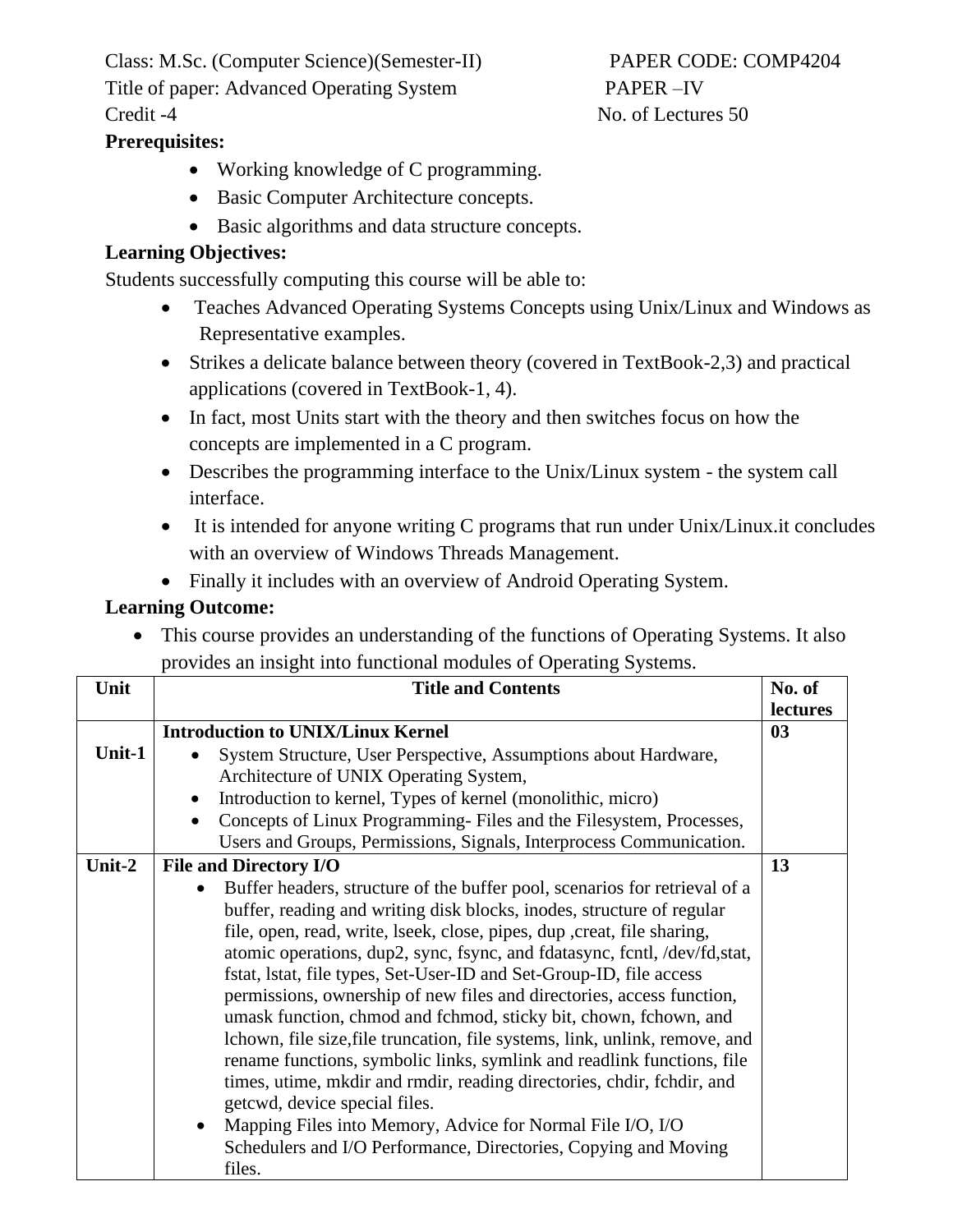| Unit-3 | <b>Process Environment, Process Control and Process Relationships</b>                                    | 13             |
|--------|----------------------------------------------------------------------------------------------------------|----------------|
|        | Process states and transitions, layout of system memory, the context of<br>$\bullet$                     |                |
|        | a process, saving the context of a process, sleep, process creation,                                     |                |
|        |                                                                                                          |                |
|        | signals, process termination, awaiting process termination, invoking                                     |                |
|        | other programs, the user id of a process, changing the size of the                                       |                |
|        | process, The Shell, Process Scheduling                                                                   |                |
|        | Process termination, environment list, memory layout of a C program,                                     |                |
|        | shared libraries, environment variables, setjmp and longjmp, getrlimit                                   |                |
|        | and setrlimit, process identifiers, fork, vfork, exit, wait and waitpid,                                 |                |
|        | waitid, wait3 and wait4, race conditions, exec, changing user IDs and                                    |                |
|        | group IDs, system function, user identification, process times                                           |                |
|        | The Process ID, Running a New Process, Terminating a Process,<br>$\bullet$                               |                |
|        | Waiting for Terminated Child Processes, Users and Groups, Daemons,                                       |                |
|        | Process Scheduling, Yielding the Processor, Process                                                      |                |
|        | Priorities, Processor Affinity                                                                           |                |
| Unit 4 | <b>Memory Management</b>                                                                                 | 09             |
|        | The Process Address Space, Allocating Dynamic Memory, Managing                                           |                |
|        | Data Segment, Anonymous Memory Mappings, Advanced Memory                                                 |                |
|        | Allocation, Debugging Memory Allocations, Stack-Based Allocations,                                       |                |
|        | Choosing a Memory Allocation Mechanism, Manipulating Memory,                                             |                |
|        | Locking Memory, Opportunistic Allocation, Swapping, Demand                                               |                |
|        | Paging.                                                                                                  |                |
|        | Disk Management- Disk Structure , Disk Scheduling algorithm,<br>$\bullet$                                |                |
|        | Numerical exercise based on Disk algorithms, Disk management,                                            |                |
|        | Swap Space concept and Management, RAID structure, Disk                                                  |                |
|        | performance issues                                                                                       |                |
|        |                                                                                                          |                |
| Unit 5 | <b>Signal Handling</b>                                                                                   | 0 <sub>5</sub> |
|        | Signal concepts, signal function, unreliable signals, interrupted system                                 |                |
|        | calls, SIGCLD semantics, reliable-signal technology,                                                     |                |
|        | kill and raise, alarm and pause, signal sets, sigprocmask, sigpending,                                   |                |
|        | sigsetimp and siglongimp, sigsuspend, abort, system function                                             |                |
|        | revisited, sleep                                                                                         |                |
|        | Basic Signal Management, Sending a Signal, Signal Sets, Blocking<br>$\bullet$                            |                |
|        | Signals, Advanced Signal Management, Sending a Signal with a                                             |                |
|        | Payload.                                                                                                 |                |
| Unit 6 | <b>Windows Thread Management</b>                                                                         | 03             |
|        | Thread Internals                                                                                         |                |
|        | Data Structures, Kernel Variables, Performance Counters,                                                 |                |
|        | Relevant Functions, Birth of a Thread Examining Thread                                                   |                |
|        | Activity: Limitations on Protected Process Threads,                                                      |                |
|        | <b>Worker Factories (Thread Pools)</b>                                                                   |                |
|        | <b>Thread Scheduling</b>                                                                                 |                |
|        | $\checkmark$ Overview of Windows Scheduling, Priority Levels,                                            |                |
|        | Windows Scheduling APIs, Relevant Tools, Real-Time                                                       |                |
|        | Priorities, Thread States, Dispatcher Database, Quantum,                                                 |                |
|        | Scheduling Scenarios, Context Switching,                                                                 |                |
| Unit 7 | <b>Android Operating System</b>                                                                          | 04             |
|        | Architecture of the Android Operating System:-                                                           |                |
|        | The Android Software Stack, The Linux Kernel - its                                                       |                |
|        | functions, essential hardware drivers. Libraries - Surface                                               |                |
|        | Manager, Media framework, SQLite, WebKit, OpenGL.<br>Android Runtime - Dalvik Virtual Machine, Core Java |                |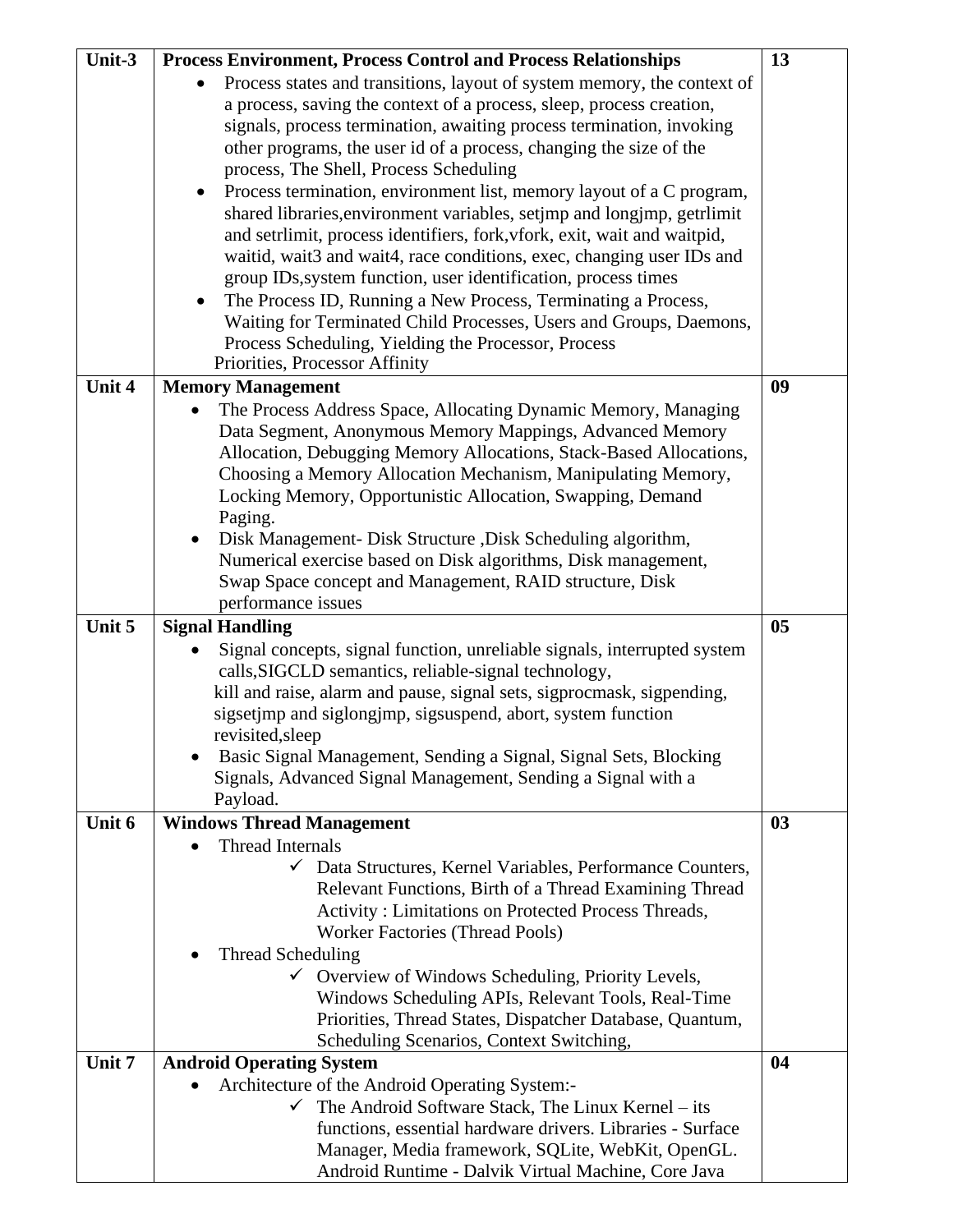|                    | Libraries. Application Framework - Activity Manager,    |  |
|--------------------|---------------------------------------------------------|--|
|                    | Content Providers, Telephony Manager, Location          |  |
|                    | Manager, Resource Manager. Android Application -        |  |
|                    | Activities and Activity Lifecycle, applications such as |  |
|                    | SMS client app, Dialer, Web browser, Contact manager    |  |
| <b>References:</b> |                                                         |  |

1.Operating System Concepts, 8th Edition by GREG GAGNE, PETER BAER GALVIN, ABRAHAM SILBERSCHATZ

2. Linux System Programming, O'Reilly, by Robert Love.

3. Windows Internals, Microsoft Press, by Mark E. Russinovich and David A. Soloman.

4. The Design of the UNIX Operating System, PHI, by Maurice J. Bach.

5. Advanced Programming in the UNIX Environment, Addison-Wesley, by Richard Stevens **Web links:**

Kernel:

[https://github.com/nu11secur1ty/Kernel-and-Types-of](https://github.com/nu11secur1ty/Kernel-and-Types-of%20kernels/blob/master/Kernel%20and%20Types%20of%20kernels.md)

[kernels/blob/master/Kernel%20and%20Types%20of%20kernels.md](https://github.com/nu11secur1ty/Kernel-and-Types-of%20kernels/blob/master/Kernel%20and%20Types%20of%20kernels.md)

Android Developers:

<https://www.edgefxkits.com/blog/android-operating-system-advantages/>

<https://developer.android.com/index.html>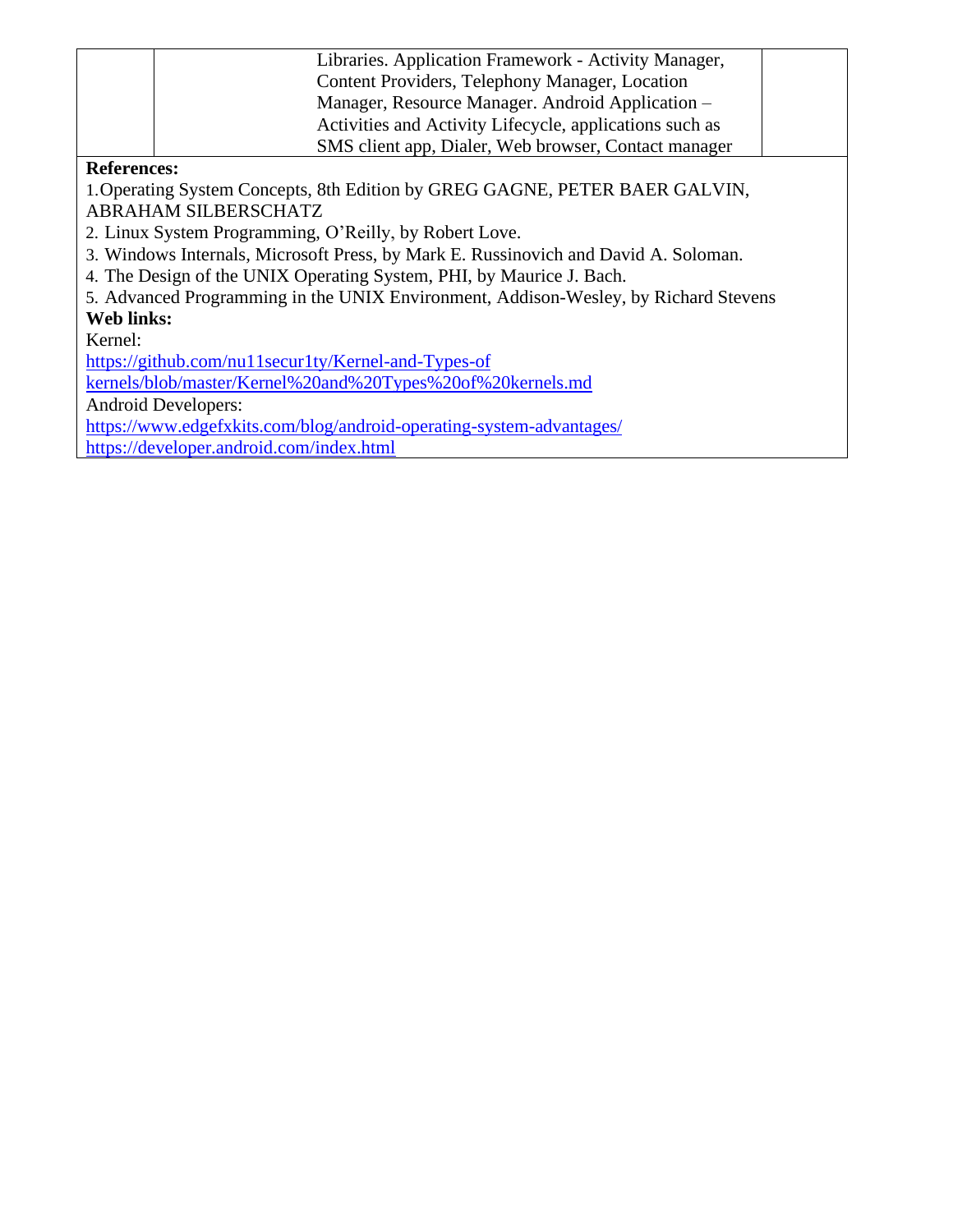Class: M.sc.(Computer science) (Semester-II) Paper Code:COMP4205 Title of Paper: Practical On Python Programming & AOS Paper: V (Lab Course) Credit:4 (3 Hr. Practical/week/batch) No. of Practicals:12

| <b>Python Assignments</b> |                              |  |
|---------------------------|------------------------------|--|
| <b>Assignment 1</b>       | Basic python programs        |  |
| <b>Assignment 2</b>       | <b>Strings</b>               |  |
| <b>Assignment 3</b>       | Tuples and sets              |  |
| <b>Assignment 4</b>       | Dictionary                   |  |
| <b>Assignment 5</b>       | <b>Functions</b>             |  |
| <b>Assignment 6</b>       | <b>Files and Directories</b> |  |
| <b>Assignment 7</b>       | Classes/objects              |  |
| Assignment 8              | <b>Exception Handling</b>    |  |
| <b>AOS</b> Assignments    |                              |  |
| <b>Assignment 1</b>       | Process management           |  |
| Assignment 2              | <b>Memory Management</b>     |  |
| <b>Assignment 3</b>       | Signal Handling              |  |
| <b>Assignment 4</b>       | Disk Scheduling              |  |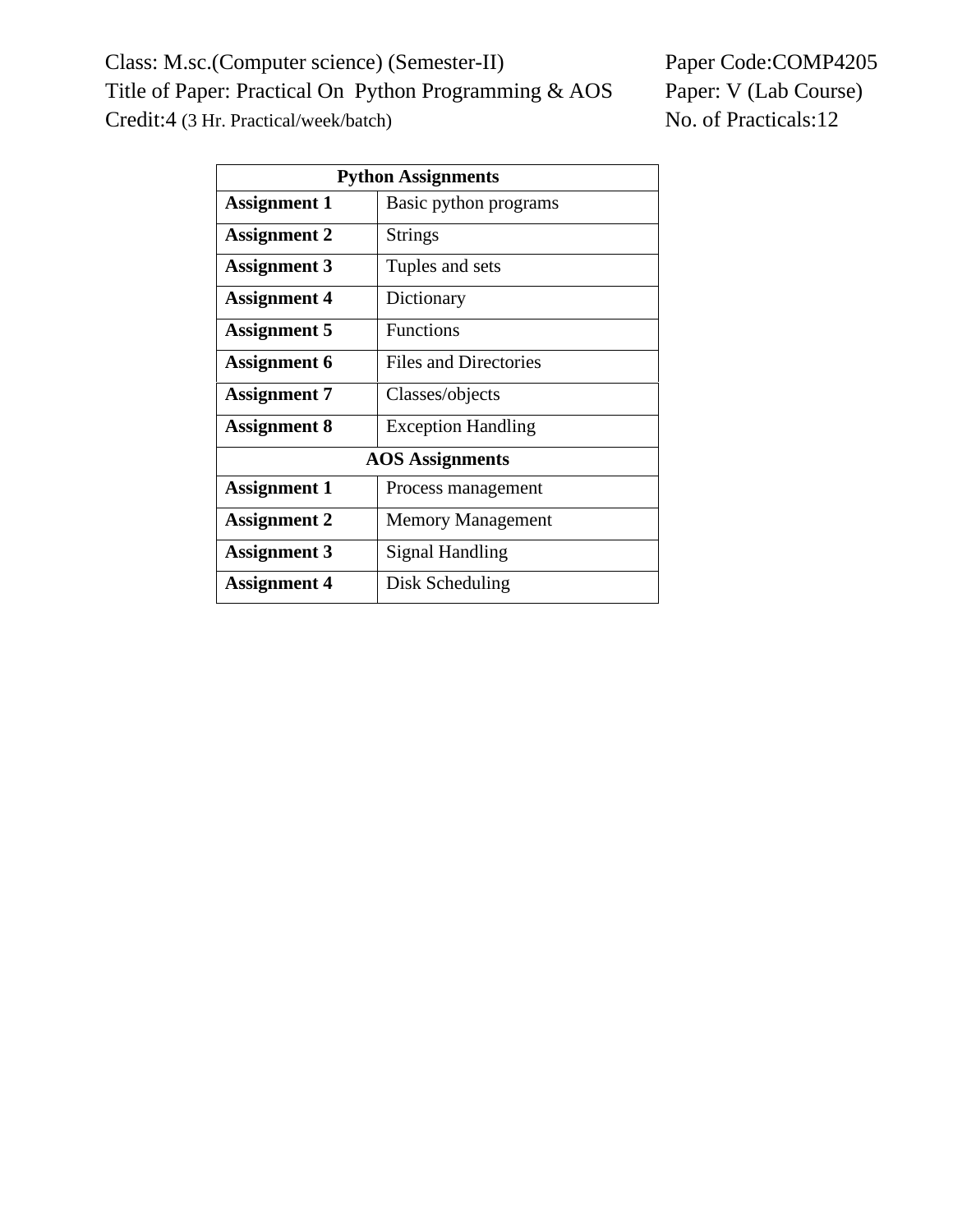Class: M.sc.(Computer science) (Semester-II) Paper Code:COMP4206 Title of Paper: Project Paper: VI (Lab Course) Credit:4 (3 Hr. Practical/week/batch) No. of Practicals:12

# **Instructions for Project :**

- The Project can be platform, language and technology independent.
- Project will be evaluated by the project guide.
- Assessment will be done weekly in the respective batch.
- Evaluation will be on the basis of weekly progress of project work, progress report, oral, results and documentation and demonstration.
- You should fill your status of project work on the progress report and get the signature of project guide regularly.
- Progress report should sharply focus how much time you have spent on specific task ? You should keep all sign progress report.

Project will not be accepted, if progress report is not submitted and all the responsibilities remain with student.

The format of Progress Report is :

| <b>Roll No. &amp; Name of Student:</b> |  |
|----------------------------------------|--|
| <b>Title of the Project:</b>           |  |
| <b>Project Guide Name:</b>             |  |

| Sr.<br>No.     | <b>Date</b> | <b>Details of Project Work</b> | <b>Project Guide</b><br>Sign (With Date) |
|----------------|-------------|--------------------------------|------------------------------------------|
| $\mathbf{1}$   |             |                                |                                          |
| $\overline{2}$ |             |                                |                                          |
| 3              |             |                                |                                          |
| $\overline{4}$ |             |                                |                                          |
| $\mathfrak{S}$ |             |                                |                                          |
| 6              |             |                                |                                          |
| $\overline{7}$ |             |                                |                                          |
| 8              |             |                                |                                          |
| 9              |             |                                |                                          |
| 10             |             |                                |                                          |
| 11             |             |                                |                                          |
| 12             |             |                                |                                          |

| Head                           |
|--------------------------------|
| Department of Computer Science |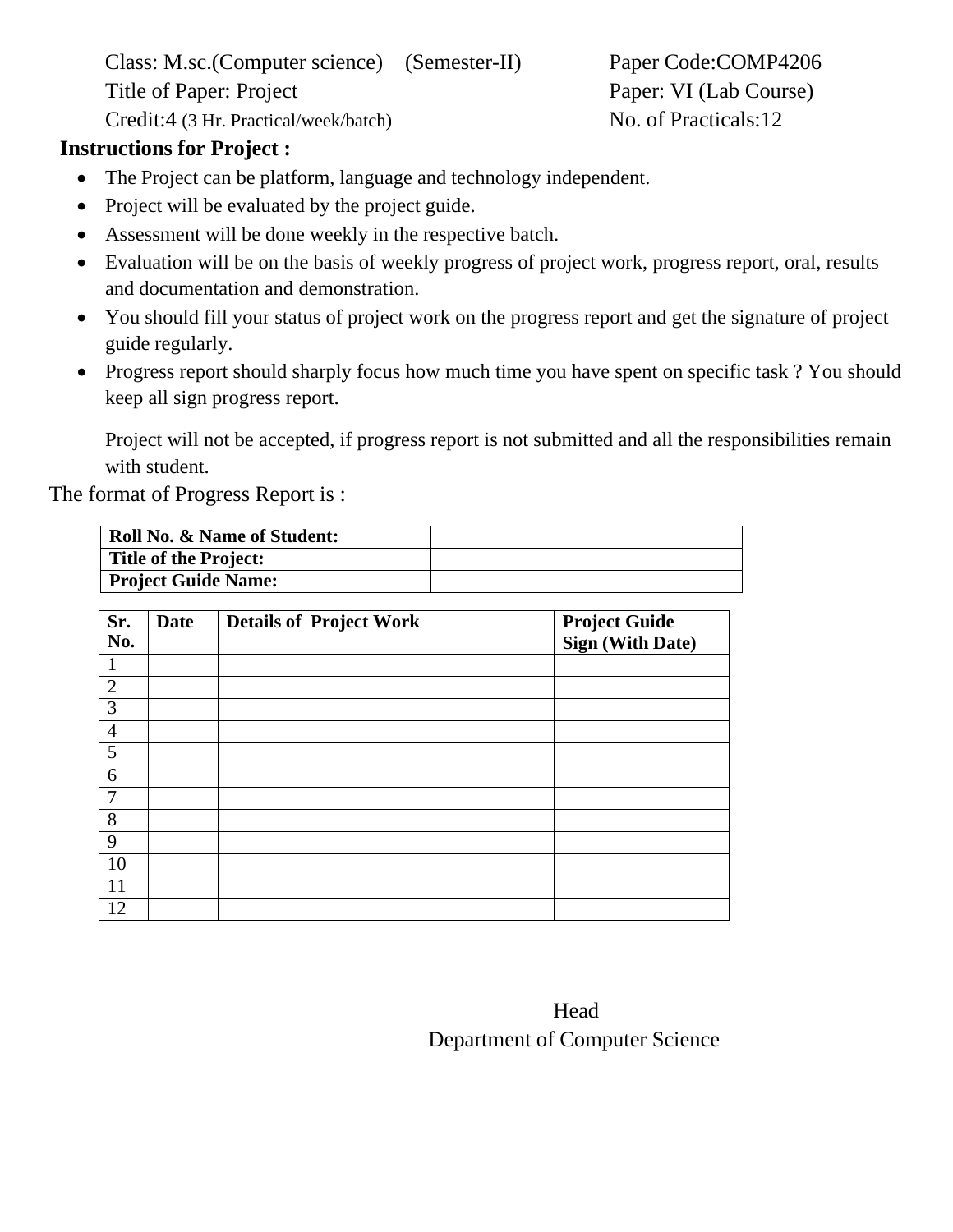Class: M.sc.(Computer science) (Semester-II) Paper Code:COMP4207 Title of Paper: Artificial Intelligence Paper: VII Credit:4 No.of lectures:48

**Learning Objectives**: Student successfully completing this course will be able to

• Understand and gain the knowledge of the subject

**Learning Outcome:** Concepts of Data structures and Design and Analysis of algorithms

| <b>Units</b> | <b>Title and Contents</b>                                      | No. of<br><b>Lectures</b> |
|--------------|----------------------------------------------------------------|---------------------------|
| Unit $-I$    | <b>Introduction</b>                                            |                           |
|              | - What is AI                                                   |                           |
|              | -Goals of AI                                                   | 8                         |
|              | -AI & related fields                                           |                           |
|              | -AI technique                                                  |                           |
|              | -Introduction to robotics                                      |                           |
|              | -Robot components (embodiment, sensors, states, action, brains |                           |
|              | & brawn, autonomy, arms, legs, wheels, tracks)                 |                           |
|              | -languages use in robotics.                                    |                           |
|              | -latest trends (ASIMO, SOPHIA)                                 |                           |
| Unit-II      | <b>Problem, Problem Spaces &amp; Search</b>                    |                           |
|              | -state space search                                            | 6                         |
|              | -production system                                             |                           |
|              | -search & control strategies                                   |                           |
|              | -problem characteristics                                       |                           |
|              | -issues in the design of search program.                       |                           |
| Unit $-$     | <b>Heuristics Search Techniques</b>                            |                           |
| III          | -Heuristics search technique                                   | 8                         |
|              | -Generate and test algorithm                                   |                           |
|              | -Hill climbing (Simple hill climbing, Steepest hill climbing,  |                           |
|              | Simulated annealing)                                           |                           |
|              | -Best First Search $(A^*$ algorithm)                           |                           |
|              | -Problem Reduction(AND-OR-Graphs, AO* algorithm)               |                           |
|              | -Constraint Satisfaction                                       |                           |
|              | -Mean-Ends Analysis                                            |                           |
| Unit-        | <b>Knowledge Representation</b>                                |                           |
| IV           | -Knowledge representation and mapping                          |                           |
|              | -Approaches to knowledge representation                        | 8                         |
|              | -Types of knowledge                                            |                           |
|              | -Propositional Logic                                           |                           |
|              | -Predicate Logic                                               |                           |
|              | -CNF                                                           |                           |
|              | -Resolution                                                    |                           |
|              | -Forward & Backward chaining system                            |                           |
| Unit $-$     | <b>Slot &amp; Filler Structures</b>                            | 6                         |
| $\mathbf{V}$ | -Introduction                                                  |                           |
|              | $\checkmark$ Semantic network                                  |                           |
|              | $\checkmark$ Inference in semantic net                         |                           |
|              | $\checkmark$ Partitioned semantic net                          |                           |
|              | -Frames                                                        |                           |
|              | -CD(conceptual dependency)                                     |                           |